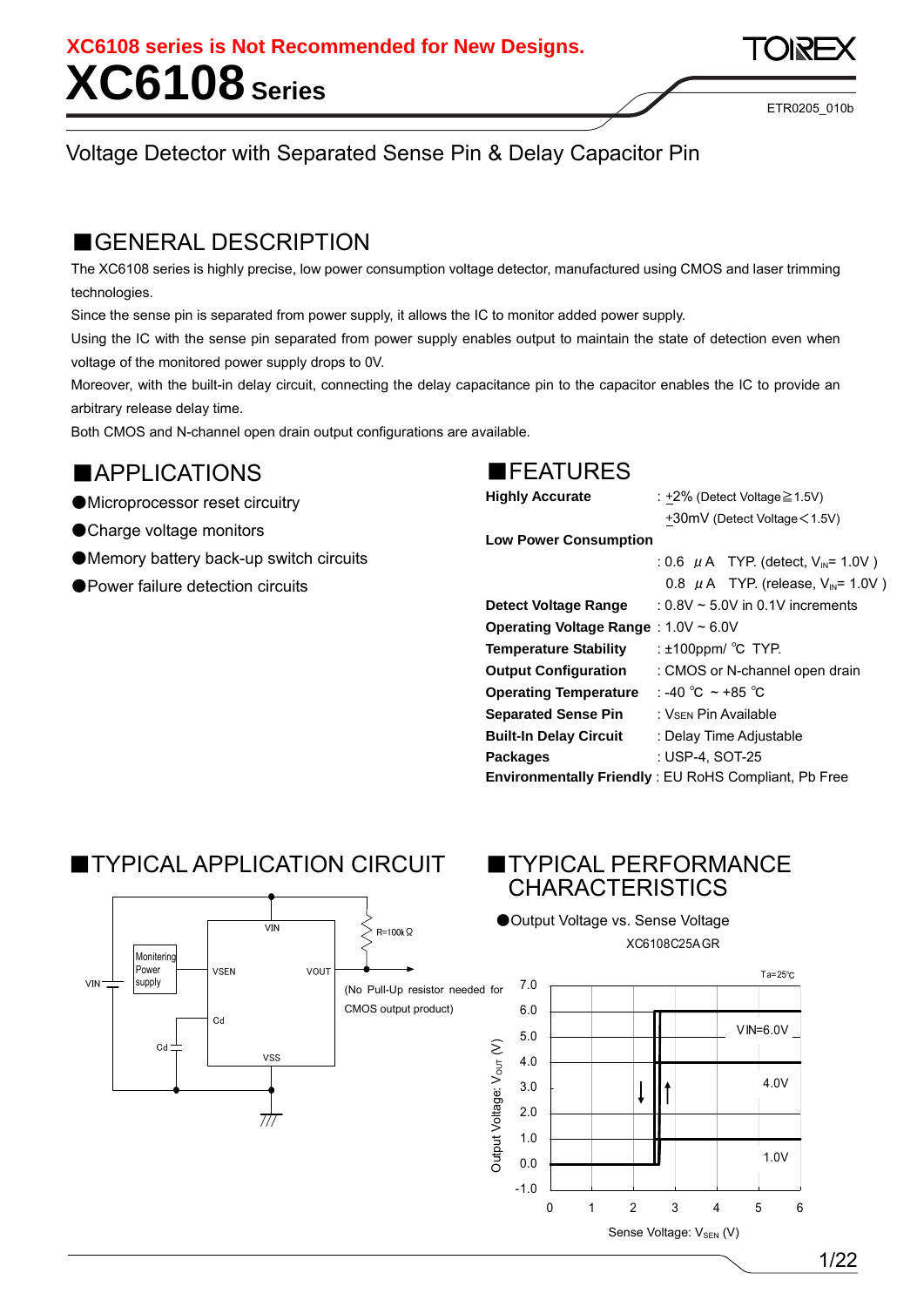## **XC6108 Series**

### ■PIN CONFIGURATION



\* In the XC6108xxxA/B series, the dissipation pad should not be short-circuited with other pins.

\* In the XC6108xxxC/D series, when the dissipation pad is short-circuited with other pins, connect it to the NC pin (No.2) pin before use.



(TOP VIEW)

### ■PIN ASSIGNMENT

| <b>PIN NUMBER</b> |               | <b>PIN NAME</b> | <b>FUNCTION</b>        |  |  |  |  |  |
|-------------------|---------------|-----------------|------------------------|--|--|--|--|--|
| $USP-4$           | <b>SOT-25</b> |                 |                        |  |  |  |  |  |
|                   |               | VOUT            | Output (Detect "L")    |  |  |  |  |  |
| $\overline{2}$    | 5             | Cd              | Delay Capacitance (*1) |  |  |  |  |  |
| $\overline{2}$    | -             | <b>NC</b>       | No Connection          |  |  |  |  |  |
| 3                 |               | <b>VSEN</b>     | Sense                  |  |  |  |  |  |
| 4                 | 3             | <b>VIN</b>      | Input                  |  |  |  |  |  |
| 5                 |               | Vss             | Ground <sup>(*2)</sup> |  |  |  |  |  |

NOTE:

\*1: With the VSS pin of the USP-4 package, a tab on the backside is used as the pin No.5.

\*2: In the case of selecting no built-in delay capacitance pin type, the delay capacitance (Cd) pin will be used as the N.C.

### ■PRODUCT CLASSIFICATION

#### ●Ordering Information

 $XC6108$  (1)(2)(3)(4)(5)(6)-(7)<sup>(\*1)</sup>

| <b>DESIGNATOR</b> | <b>DESCRIPTION</b>                     | <b>SYMBOL</b> | <b>DESCRIPTION</b>                                                          |
|-------------------|----------------------------------------|---------------|-----------------------------------------------------------------------------|
| $^{\circledR}$    | <b>Output Configuration</b>            | C             | <b>CMOS</b> output                                                          |
|                   |                                        | N             | N-ch open drain output                                                      |
| (2)3              | Detect Voltage                         | $08 - 50$     | e.g. $18→1.8V$                                                              |
|                   |                                        | A             | Built-in delay capacitance pin, hysteresis 5% (TYP.) (Standard*)            |
|                   | Output Delay & Hysteresis<br>(Options) | B             | Built-in delay capacitance pin, hysteresis less than 1%(Standard*)          |
|                   |                                        | C             | No built-in delay capacitance pin, hysteresis 5% (TYP.)<br>(Semi-custom)    |
|                   |                                        | D             | No built-in delay capacitance pin, hysteresis less than 1%<br>(Semi-custom) |
|                   |                                        | <b>GR</b>     | $USP-4$                                                                     |
| $$6 - 7$          | Packages                               | GR-G          | USP-4                                                                       |
|                   | Taping Type (*2)                       | MR.           | SOT-25                                                                      |
|                   |                                        | MR-G          | SOT-25                                                                      |

\*When delay function isn't used, open the delay capacitance pin before use.

(\*1) The "-G" suffix indicates that the products are Halogen and Antimony free as well as being fully RoHS compliant.

(\*2) The device orientation is fixed in its embossed tape pocket. For reverse orientation, please contact your local Torex sales office or representative. (Standard orientation: ⑤R-⑦, Reverse orientation: ⑤L-⑦)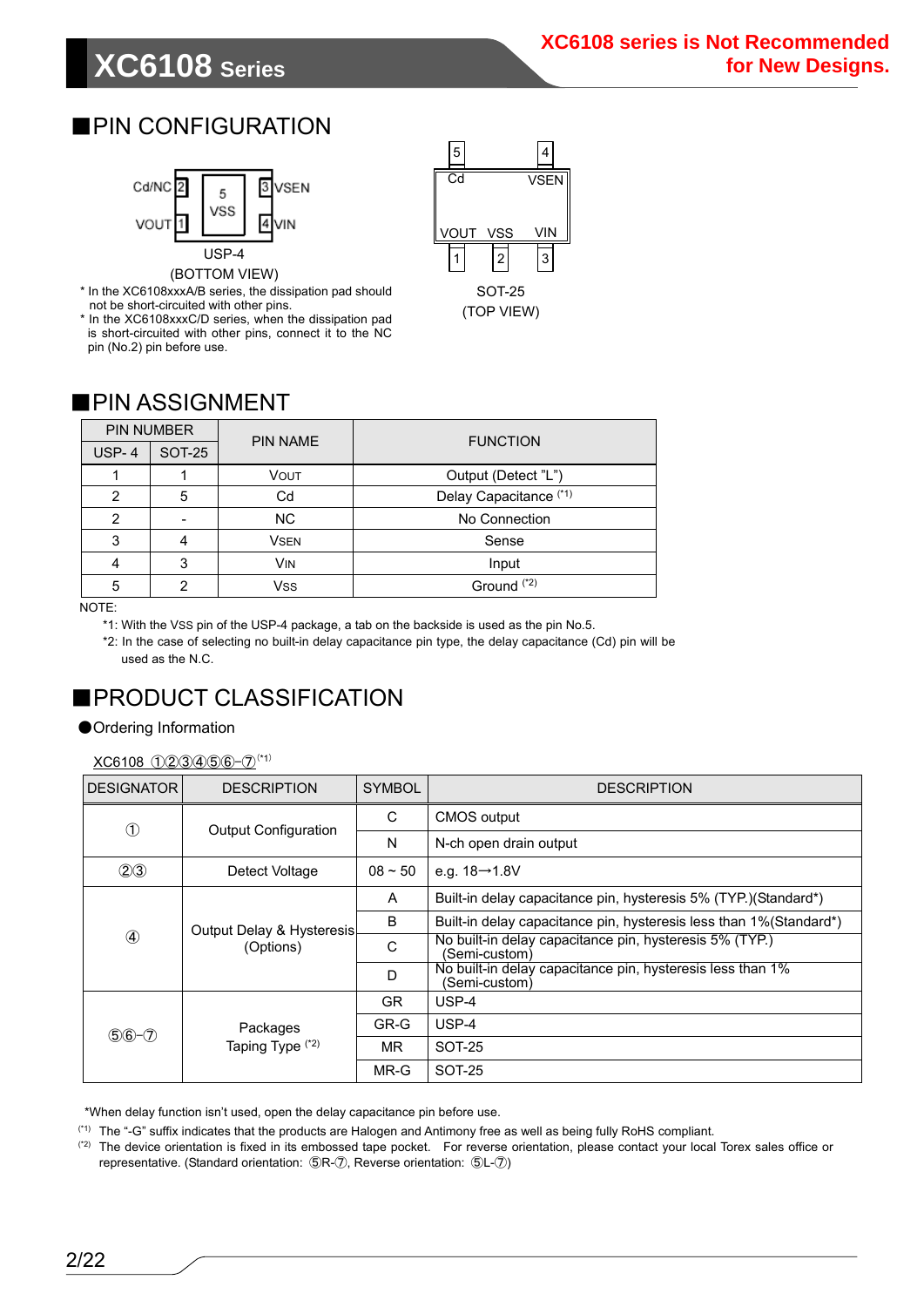### ■BLOCK DIAGRAMS

(1) XC6108CxxA



(2) XC6108CxxB



(3) XC6108NxxA



(4) XC6108NxxB



\*The delay capacitance pin (Cd) is not connected to the circuit in the block diagram of XC6108CxxC (semi-custom).

\*The delay capacitance pin (Cd) is not connected to the circuit in the block diagram of XC6108CxxD (semi-custom).

\*The delay capacitance pin (Cd) is not connected to the circuit in the block diagram of XC6108NxxC (semi-custom).

\*The delay capacitance pin (Cd) is not connected to the circuit in the block diagram of XC6108NxxD (semi-custom).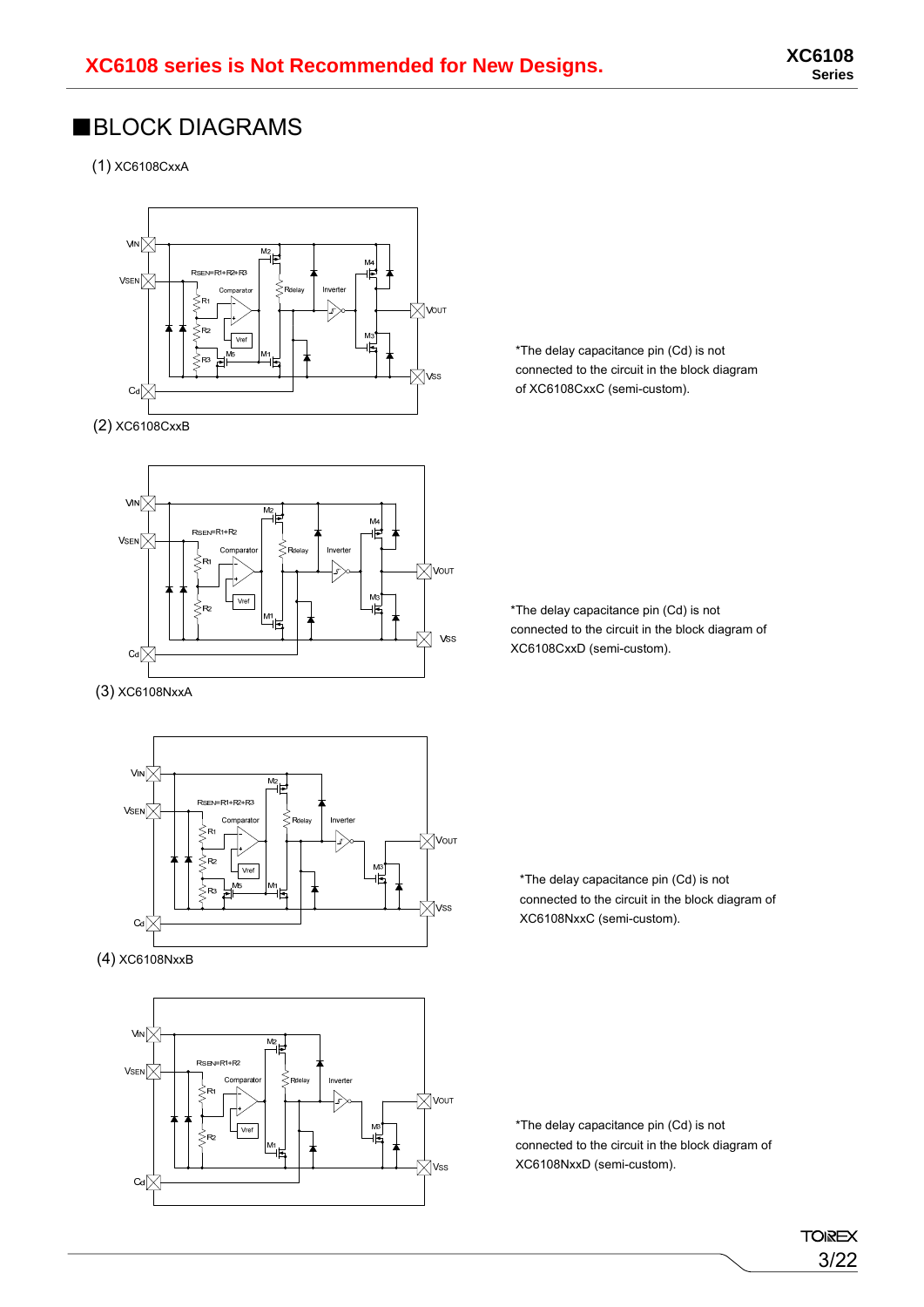### ■ABSOLUTE MAXIMUM RATINGS

|  | $\bigcirc$ XC6108xxxA/B |
|--|-------------------------|
|--|-------------------------|

| $\bigcirc$ XC6108xxxA/B            |               |                                                                              |                             | Ta = $25^{\circ}$ C |
|------------------------------------|---------------|------------------------------------------------------------------------------|-----------------------------|---------------------|
| <b>PARAMETER</b>                   |               | <b>SYMBOL</b>                                                                | <b>RATINGS</b>              | <b>UNITS</b>        |
| Input Voltage                      |               | <b>VIN</b>                                                                   | $Vss - 0.3 - 7.0$           | V                   |
| <b>Output Current</b>              |               | <b>IOUT</b>                                                                  | 10                          | mA                  |
|                                    | XC6108C (*1)  |                                                                              | $Vss - 0.3 \sim V$ IN + 0.3 |                     |
| Output Voltage                     | XC6108N (*2)  |                                                                              | $Vss - 0.3 \sim 7.0$        |                     |
| Sense Pin Voltage                  |               | <b>VSEN</b>                                                                  | $Vss - 0.3 \sim 7.0$        | V                   |
| Delay Capacitance Pin Voltage      |               | <b>VCD</b>                                                                   | $Vss - 0.3 \sim V$ IN + 0.3 | V                   |
| Delay Capacitance Pin Current      |               | ICD                                                                          | 5.0                         | mA                  |
|                                    | $USP-4$       |                                                                              | 120                         |                     |
| <b>Power Dissipation</b>           | <b>SOT-25</b> | $\vee$<br><b>VOUT</b><br>Pd<br>mW<br>250<br>$^{\circ}C$<br>Та<br>$-40 - +85$ |                             |                     |
| <b>Operating Temperature Range</b> |               |                                                                              |                             |                     |
| Storage Temperature Range          |               | Tstg                                                                         | $-55 - 125$                 | $^{\circ}$ C        |

Ta =  $25^{\circ}$ C

| <b>PARAMETER</b>            |              | <b>SYMBOL</b>                                                                                                                           | <b>RATINGS</b>          | <b>UNITS</b> |  |
|-----------------------------|--------------|-----------------------------------------------------------------------------------------------------------------------------------------|-------------------------|--------------|--|
| Input Voltage               |              | <b>VIN</b>                                                                                                                              | $Vss - 0.3 - 7.0$       | V            |  |
| <b>Output Current</b>       |              | <b>I</b> OUT                                                                                                                            | 10                      | mA           |  |
|                             | XC6108C (*1) |                                                                                                                                         | $Vss - 0.3 - V_N + 0.3$ | v            |  |
| Output Voltage              | XC6108N (*2) | <b>VOUT</b><br>$Vss - 0.3 - 7.0$<br>$Vss - 0.3 \sim 7.0$<br><b>VSEN</b><br>120<br>Pd<br>250<br>Та<br>$-40 - 85$<br>Tstg<br>$-55 - +125$ |                         |              |  |
| Sense Pin Voltage           |              |                                                                                                                                         |                         | V            |  |
| <b>Power Dissipation</b>    | $USP-4$      |                                                                                                                                         |                         | mW           |  |
|                             | SOT-25       |                                                                                                                                         |                         |              |  |
| Operating Temperature Range |              |                                                                                                                                         |                         | $^{\circ}$ C |  |
| Storage Temperature Range   |              |                                                                                                                                         |                         | $^{\circ}C$  |  |

NOTE:

\*1: CMOS output

\*2: N-ch open drain output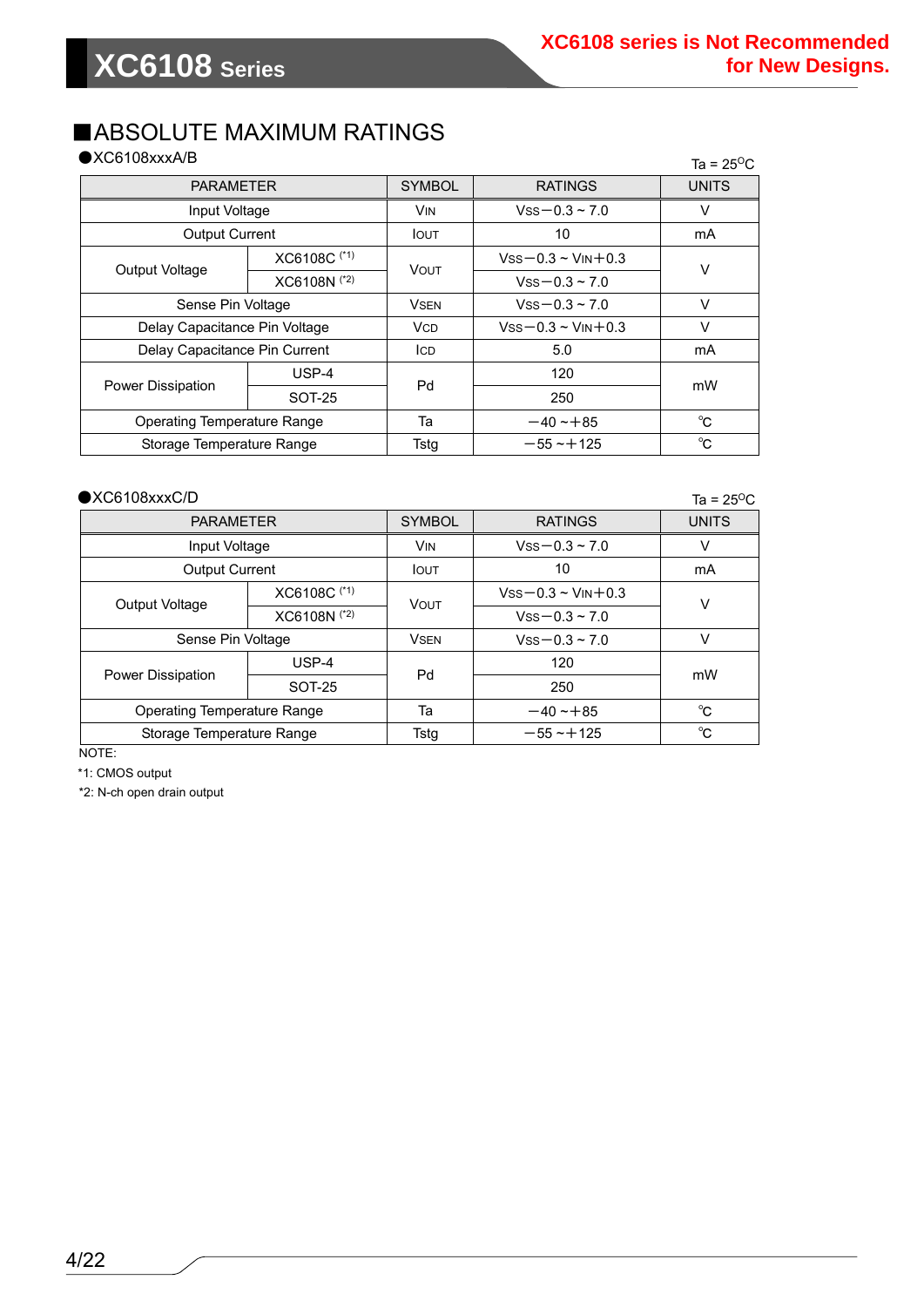### ■ELECTRICAL CHARACTERISTICS

| $\bigcirc$ XC6108xxxA                                  |                                                                                                            |                                  |                                              |                                                              |                          |              | Ta= $25^{\circ}$ C           |                      |                |
|--------------------------------------------------------|------------------------------------------------------------------------------------------------------------|----------------------------------|----------------------------------------------|--------------------------------------------------------------|--------------------------|--------------|------------------------------|----------------------|----------------|
| <b>CONDITIONS</b><br><b>PARAMETER</b><br><b>SYMBOL</b> |                                                                                                            |                                  | MIN.                                         | TYP.                                                         | MAX.                     | <b>UNITS</b> | <b>CIRCUITS</b>              |                      |                |
|                                                        | <b>Operating Voltage</b>                                                                                   | <b>VIN</b>                       | $VDF(T) = 0.8 \approx 5.0 V$ <sup>(*1)</sup> |                                                              | 1.0                      |              | 6.0                          | V                    |                |
|                                                        | Detect Voltage                                                                                             | <b>VDF</b>                       | $V_{IN} = 1.0 \sim 6.0 V$                    |                                                              |                          | $E-1$        |                              | V                    | $\circled{1}$  |
|                                                        | Hysteresis Width                                                                                           | <b>VHYS</b>                      |                                              | $V_{IN} = 1.0 - 6.0V$                                        |                          | $E-2$        |                              | V                    | $\circled{1}$  |
|                                                        | Detect Voltage                                                                                             | $\Delta$ VDF /                   |                                              | $V_{IN} = 1.0 \sim 6.0 V$                                    | $\blacksquare$           | ±0.1         | $\qquad \qquad \blacksquare$ | %N                   | $\circled{1}$  |
|                                                        | Line Regulation                                                                                            | (AVIN · VDF)                     |                                              |                                                              |                          |              |                              |                      |                |
|                                                        | Supply Current 1 <sup>(*2)</sup>                                                                           | Iss <sub>1</sub>                 | $VSEN =$                                     | $V_{IN} = 1.0V$                                              | $\overline{\phantom{a}}$ | 0.6          | 1.5                          | $\mu$ A              | $\circled{2}$  |
|                                                        |                                                                                                            |                                  | <b>VDF x 0.9</b>                             | $V_{IN} = 6.0V$                                              | $\overline{\phantom{a}}$ | 0.7          | 1.6                          |                      |                |
|                                                        | Supply Current 2 <sup>(*2)</sup>                                                                           | Iss <sub>2</sub>                 | $VSEN =$                                     | $V_{IN} = 1.0V$                                              | $\overline{\phantom{a}}$ | 0.8          | 1.7                          | $\mu$ A              | $\circled{2}$  |
|                                                        |                                                                                                            |                                  | <b>VDF x 1.1</b>                             | $V_{IN} = 6.0V$                                              |                          | 0.9          | 1.8                          |                      |                |
|                                                        |                                                                                                            |                                  |                                              | $V_{IN} = 1.0V$                                              | 0.1                      | 0.7          |                              |                      |                |
|                                                        |                                                                                                            |                                  | VSEN=0V                                      | $V_{IN} = 2.0V$                                              | 0.8                      | 1.6          |                              |                      |                |
| Output Current <sup>(*3)</sup>                         |                                                                                                            | <b>IOUT1</b>                     | $VDS = 0.5V$                                 | $V_{IN} = 3.0V$                                              | 1.2                      | 2.0          |                              | mA                   | $\circled{3}$  |
|                                                        |                                                                                                            |                                  | $(N-ch)$                                     | $V_{IN} = 4.0V$                                              | 1.6                      | 2.3          |                              |                      |                |
|                                                        |                                                                                                            |                                  |                                              | $V_{IN} = 5.0V$                                              | 1.8                      | 2.4          |                              |                      |                |
|                                                        |                                                                                                            |                                  |                                              | $V_{IN} = 6.0V$                                              | 1.9                      | 2.5          |                              |                      |                |
|                                                        |                                                                                                            | IOUT <sub>2</sub>                | $VSEN = 6.0V$<br>$VDS = 0.5V$                | $V_{IN} = 1.0V$                                              | $\blacksquare$           | $-0.30$      | $-0.08$                      | mA                   | $\circled{4}$  |
|                                                        |                                                                                                            |                                  | $(P-ch)$                                     | $V_{IN} = 6.0V$                                              | $\overline{\phantom{a}}$ | $-2.00$      | $-0.70$                      |                      |                |
| Leakage                                                | <b>CMOS</b><br>Output                                                                                      | <b>ILEAK</b>                     |                                              | VIN=6.0V, VSEN=6.0V,                                         |                          | 0.20         | $\blacksquare$               | $\mu$ A              | $\circled{3}$  |
| Current                                                | Nch Open<br>Drain Output                                                                                   |                                  |                                              | VOUT=6.0V, Cd: Open                                          |                          | 0.20         | 0.40                         |                      |                |
|                                                        | <b>Temperature Characteristics</b>                                                                         | $\Delta$ VDF /<br>(A Topr · VDF) |                                              | -40 °C $\leq$ Ta $\leq$ 85°C                                 | $\overline{\phantom{a}}$ | ±100         | $\overline{\phantom{a}}$     | ppm/<br>$^{\circ}$ C | $\circled{1}$  |
|                                                        | Sense Resistance <sup>(*4)</sup>                                                                           | <b>RSEN</b>                      | $VSEN = 5.0V$ , $VIN = 0V$                   |                                                              |                          | $E-4$        |                              | $M\Omega$            | $\circledS$    |
|                                                        | Delay Resistance <sup>(*5)</sup>                                                                           | Rdelay                           | $VSEN = 6.0V$ , $VIN = 5.0V$ ,<br>$Cd = 0V$  |                                                              | 1.6                      | 2.0          | 2.4                          | MΩ                   | $\circledast$  |
|                                                        | Delay capacitance pin<br><b>Sink Current</b>                                                               | ICD                              |                                              | $VDS = 0.5V$ , $VIN = 1.0V$                                  | $\overline{\phantom{a}}$ | 200          | $\qquad \qquad \blacksquare$ | μΑ                   | $\circledast$  |
|                                                        | Delay Capacitance Pin                                                                                      |                                  |                                              | $VSEN = 6.0V$ , $VIN = 1.0V$                                 | 0.4                      | 0.5          | 0.6                          |                      |                |
| Threshold Voltage                                      |                                                                                                            | <b>VTCD</b>                      |                                              | $VSEN = 6.0V$ , $VIN = 6.0V$                                 | 2.9                      | 3.0          | 3.1                          | V                    | $\circledcirc$ |
|                                                        | <b>Unspecified Operating</b><br>$V_{IN}$ = $V_{SEN}$ = 0V ~ 1.0V<br><b>VUNS</b><br>Voltage <sup>(*6)</sup> |                                  | $\qquad \qquad \blacksquare$                 | 0.3                                                          | 0.4                      | $\vee$       | $\circledR$                  |                      |                |
|                                                        | Detect Delay Time (*7)                                                                                     | t <sub>DF0</sub>                 |                                              | $V_{IN} = 6.0V$ , VsEN = $6.0V \rightarrow 0.0V$<br>Cd: Open |                          | 30           | 230                          | $\mu$ s              | $\circled{9}$  |
|                                                        | Release Delay Time (*8)                                                                                    | t <sub>DR0</sub>                 |                                              | $V_{IN} = 6.0V$ , VsEN = $0.0V \rightarrow 6.0V$<br>Cd: Open |                          | 30           | 200                          | $\mu$ s              | $\circled{9}$  |

NOTE:

\*1: VDF(T): Nominal detect voltage

\*2: Current flows the sense resistor is not included.

\*3: The Pch values are applied only to the XC6108C series (CMOS output).

\*4: Calculated from the voltage value and the current value of the VSEN.

\*5: Calculated from the voltage value of the VIN and the current value of the Cd.

\*6: The maximum voltage of the VOUT in the range of the VIN 0V to 1.0V when the VIN and the VSEN are short-circuited This value is applied only to the XC6108C series (CMOS output).

\*7: Time which ranges from the state of VSEN=VDF to the VOUT reaching 0.6V when the VSEN falls without connecting to the Cd pin.

\*8: Time which ranges from the state of VIN= VDF +VHYS to the VOUT reaching 5.4V when the VSEN rises without connecting to the Cd pin.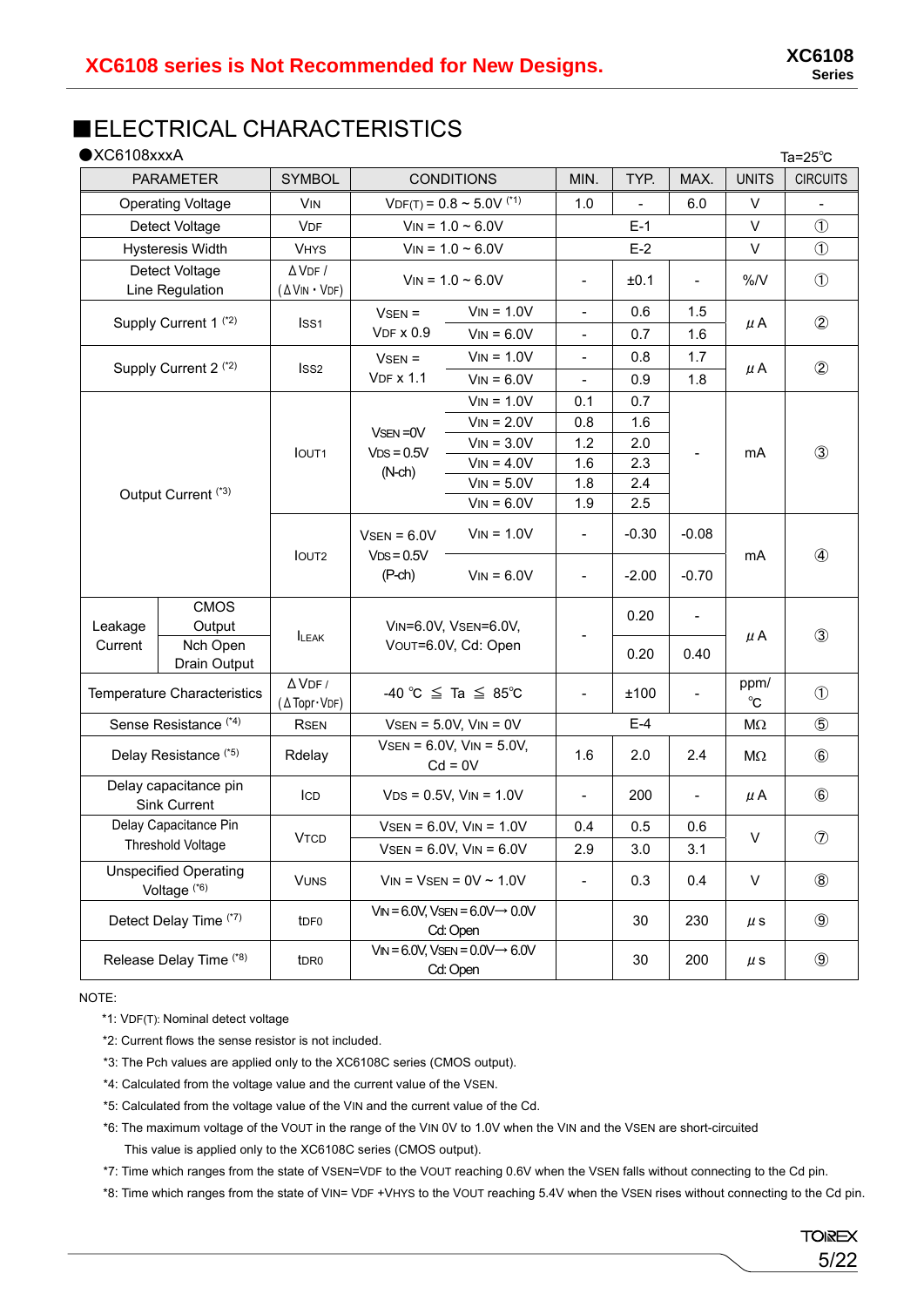### ■ELECTRICAL CHARACTERISTICS (Continued)

| $\bigcirc$ XC6108xxxB          |                                                         |                               |                                              |                                                              |                          | Ta= $25^{\circ}$ C |                          |                 |                |
|--------------------------------|---------------------------------------------------------|-------------------------------|----------------------------------------------|--------------------------------------------------------------|--------------------------|--------------------|--------------------------|-----------------|----------------|
|                                | <b>SYMBOL</b><br><b>CONDITIONS</b><br><b>PARAMETER</b>  |                               |                                              | MIN.                                                         | TYP.                     | MAX.               | <b>UNITS</b>             | <b>CIRCUITS</b> |                |
|                                | <b>Operating Voltage</b>                                | <b>V<sub>IN</sub></b>         | $VDF(T) = 0.8 \approx 5.0 V$ <sup>(*1)</sup> |                                                              | 1.0                      |                    | 6.0                      | V               |                |
|                                | Detect Voltage                                          | <b>VDF</b>                    | $V_{IN} = 1.0 - 6.0V$                        |                                                              |                          | $E-1$              |                          | $\vee$          | $\circled{1}$  |
|                                | <b>Hysteresis Width</b>                                 | <b>VHYS</b>                   |                                              | $V_{IN} = 1.0 - 6.0V$                                        |                          | $E-3$              |                          | V               | $\circled{1}$  |
|                                | Detect Voltage                                          | $\Delta$ VDF /                |                                              | $V_{IN} = 1.0 \sim 6.0 V$                                    | $\overline{\phantom{a}}$ | ±0.1               | $\blacksquare$           | %/V             | $\circled{1}$  |
|                                | Line Regulation                                         | (AVIN·VDF)                    |                                              |                                                              |                          |                    |                          |                 |                |
|                                | Supply Current 1 <sup>(*2)</sup>                        | Iss1                          | $VSEN =$                                     | $V_{IN} = 1.0V$                                              |                          | 0.6                | 1.5                      | $\mu$ A         | $^{\circledR}$ |
|                                |                                                         |                               | $VDF \times 0.9$                             | $V_{IN} = 6.0V$                                              | 0.7<br>1.6               |                    |                          |                 |                |
|                                | Supply Current 2 <sup>(*2)</sup>                        | ISS <sub>2</sub>              | $VSEN =$                                     | $V_{IN} = 1.0V$                                              |                          | 0.8                | 1.7                      | $\mu$ A         | $\circled{2}$  |
|                                |                                                         |                               | <b>VDF x 1.1</b>                             | $V_{IN} = 6.0V$                                              |                          | 0.9                | 1.8                      |                 |                |
|                                |                                                         |                               |                                              | $V_{IN} = 1.0V$                                              | 0.1                      | 0.7                | $\blacksquare$           |                 |                |
|                                |                                                         |                               | VSEN=0V                                      | $V_{IN} = 2.0V$                                              | 0.8                      | 1.6                |                          |                 |                |
|                                |                                                         | <b>IOUT1</b>                  | $VDS = 0.5V$                                 | $V_{IN} = 3.0V$                                              | 1.2                      | 2.0                |                          | mA              | $\circled{3}$  |
| Output Current <sup>(*3)</sup> |                                                         |                               | $(N-ch)$                                     | $V_{IN} = 4.0V$                                              | 1.6                      | 2.3                |                          |                 |                |
|                                |                                                         |                               |                                              | $V_{IN} = 5.0V$                                              | 1.8                      | 2.4                |                          |                 |                |
|                                |                                                         |                               |                                              | $V_{IN} = 6.0V$                                              | 1.9                      | 2.5                |                          |                 |                |
|                                |                                                         | <b>IOUT2</b>                  | $VSEN = 6.0V$<br>$VDS = 0.5V$<br>$(P-ch)$    | $V_{IN} = 1.0V$                                              | $\sim$                   | $-0.30$            | $-0.08$                  | mA              | $\circled{4}$  |
|                                |                                                         |                               |                                              | $V_{IN} = 6.0V$                                              | $\frac{1}{2}$            | $-2.00$            | $-0.70$                  |                 |                |
|                                | <b>CMOS</b>                                             |                               |                                              |                                                              |                          | 0.20               | $\frac{1}{2}$            |                 |                |
| Leakage                        | Output                                                  | <b>ILEAK</b>                  | VIN=6.0V, VSEN=6.0V,                         |                                                              |                          |                    |                          | $\mu$ A         | $\circled{3}$  |
| Current                        | Nch Open                                                |                               |                                              | VOUT=6.0V, Cd: Open                                          |                          | 0.20               | 0.40                     |                 |                |
|                                | Drain Output                                            |                               |                                              |                                                              |                          |                    |                          |                 |                |
|                                | Temperature Characteristics                             | $\Delta$ VDF /<br>(△Topr·VDF) |                                              | -40 °C $\leq$ Ta $\leq$ 85°C                                 | $\blacksquare$           | ±100               |                          | ppm/<br>°C      | $\circled{1}$  |
|                                | Sense Resistance <sup>(*4)</sup>                        | <b>RSEN</b>                   |                                              | $V$ SEN = 5.0V, $V$ IN = 0V                                  |                          | $E-4$              |                          | $M\Omega$       | $\circledS$    |
|                                | Delay Resistance <sup>(*5)</sup>                        | Rdelay                        |                                              | $VSEN = 6.0V$ , $VIN = 5.0V$ ,<br>$Cd = 0V$                  | 1.6                      | 2.0                | 2.4                      | МΩ              | $\circledast$  |
|                                | Delay capacitance pin<br><b>Sink Current</b>            | ICD                           |                                              | $VDS = 0.5V$ , $VIN = 1.0V$                                  |                          | 200                | $\overline{\phantom{0}}$ | $\mu$ A         | $\circledast$  |
|                                | Delay Capacitance Pin                                   | <b>VTCD</b>                   |                                              | $VSEN = 6.0V$ , $VIN = 1.0V$                                 | 0.4                      | 0.5                | 0.6                      |                 |                |
|                                | Threshold Voltage                                       |                               |                                              | $VSEN = 6.0V$ , $VIN = 6.0V$                                 | 2.9                      | 3.0                | 3.1                      | V               | $\circledcirc$ |
|                                | <b>Unspecified Operating</b><br>Voltage <sup>(*6)</sup> | <b>VUNS</b>                   | $V_{IN}$ = Vsen = 0V ~ 1.0V                  |                                                              | $\overline{\phantom{a}}$ | 0.3                | 0.4                      | V               | $\circledR$    |
|                                | Detect Delay Time (*7)                                  | t <sub>DF0</sub>              |                                              | $V_{IN} = 6.0V$ , VsEN = $6.0V \rightarrow 0.0V$<br>Cd: Open |                          | 30                 | 230                      | $\mu$ s         | $\circled{9}$  |
|                                | Release Delay Time (*8)                                 | t <sub>DR0</sub>              |                                              | $V_{IN} = 6.0V$ , VsEN = $0.0V \rightarrow 6.0V$<br>Cd: Open |                          | 30                 | 200                      | $\mu$ s         | $\circled{9}$  |

NOTE:

\*1: VDF(T): Nominal detect voltage

\*2: Current flows the sense resistor is not included.

\*3: The Pch values are applied only to the XC6108C series (CMOS output).

\*4: Calculated from the voltage value and the current value of the VSEN.

\*5: Calculated from the voltage value of the VIN and the current value of the Cd.

\*6: The maximum voltage of the VOUT in the range of the VIN 0V to 1.0V when the VIN and the VSEN are short-circuited This value is applied only to the XC6108C series (CMOS output).

\*7: Time which ranges from the state of VSEN=VDF to the VOUT reaching 0.6V when the VSEN falls without connecting to the Cd pin.

\*8: Time which ranges from the state of VIN= VDF +VHYS to the VOUT reaching 5.4V when the VSEN rises without connecting to the Cd pin.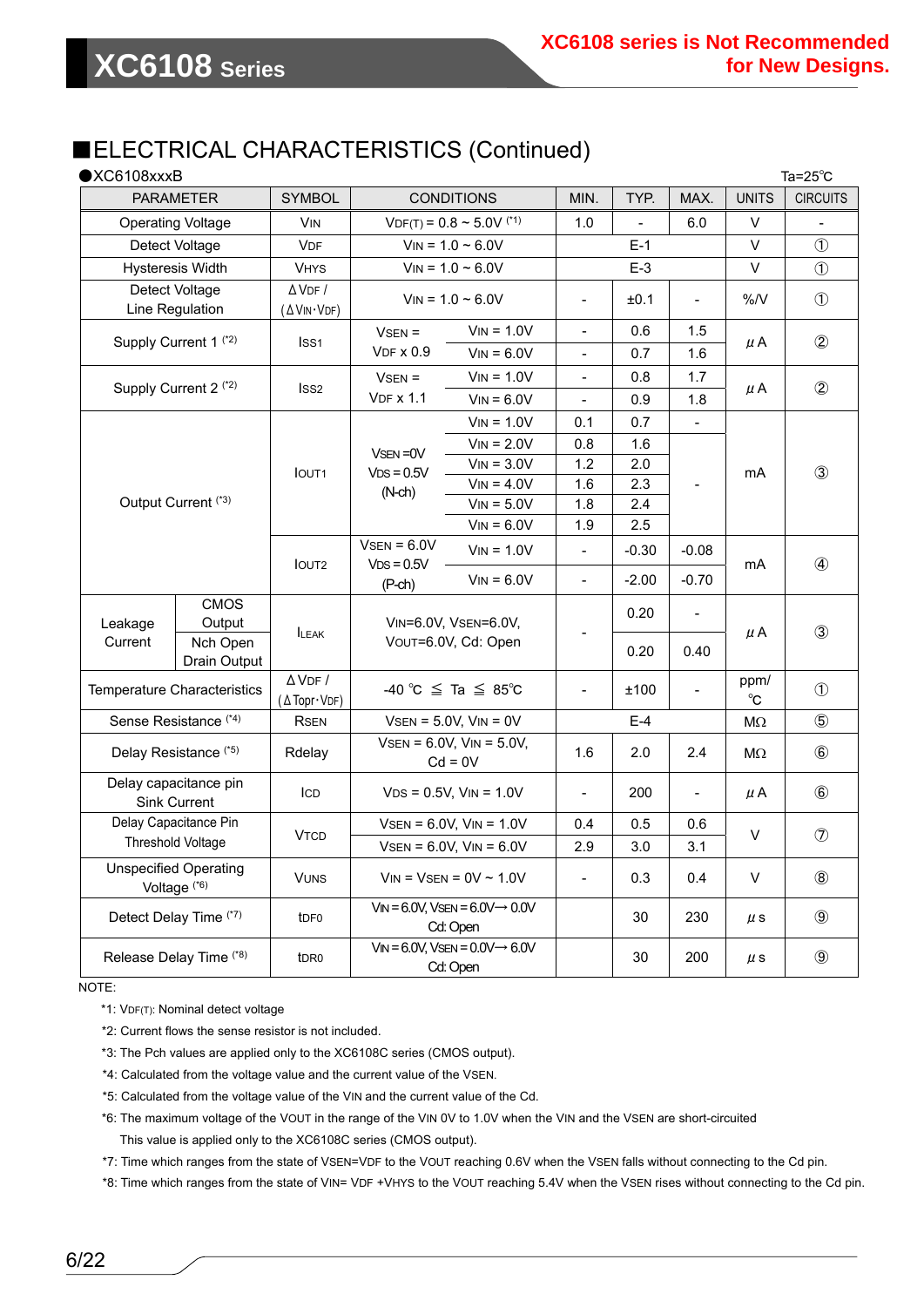### ■ELECTRICAL CHARACTERISTICS (Continued)

| $\bigcirc$ XC6108xxxC |                                                                                                                                    |                              |                                                                   |                                                  |                              |         |                              |                                                                                                      | Ta= $25^{\circ}$ C |
|-----------------------|------------------------------------------------------------------------------------------------------------------------------------|------------------------------|-------------------------------------------------------------------|--------------------------------------------------|------------------------------|---------|------------------------------|------------------------------------------------------------------------------------------------------|--------------------|
|                       | <b>PARAMETER</b>                                                                                                                   | <b>SYMBOL</b>                |                                                                   | MIN.                                             | TYP.                         | MAX.    | <b>UNITS</b>                 | <b>CIRCUITS</b>                                                                                      |                    |
|                       | <b>Operating Voltage</b>                                                                                                           | <b>V<sub>IN</sub></b>        | <b>CONDITIONS</b><br>$VDF(T) = 0.8 \approx 5.0 V$ <sup>(*1)</sup> |                                                  | 1.0                          |         | 6.0                          | $\vee$                                                                                               |                    |
|                       | Detect Voltage                                                                                                                     | <b>VDF</b>                   | $V_{IN} = 1.0 - 6.0V$                                             |                                                  | $E-1$                        |         | $\vee$                       | $\circled{1}$                                                                                        |                    |
|                       | <b>Hysteresis Width</b>                                                                                                            | <b>VHYS</b>                  | $V_{IN} = 1.0 - 6.0V$                                             |                                                  |                              | $E-2$   |                              | V                                                                                                    | $\circled{1}$      |
|                       | Detect Voltage<br>Line Regulation                                                                                                  | $\Delta$ VDF /<br>(AVIN·VDF) | $V_{IN} = 1.0 - 6.0V$                                             |                                                  | $\qquad \qquad \blacksquare$ | ±0.1    | $\qquad \qquad \blacksquare$ | %N                                                                                                   | $\circled{1}$      |
|                       | Supply Current 1 <sup>(*2)</sup>                                                                                                   | ISS <sub>1</sub>             | $VSEN =$                                                          | $V_{IN} = 1.0V$                                  | $\overline{a}$               | 0.6     | 1.5                          |                                                                                                      |                    |
|                       |                                                                                                                                    |                              | $VDF \times 0.9$                                                  | $V_{IN} = 6.0V$                                  | $\blacksquare$               | 0.7     | 1.6                          | $\circled{2}$<br>$\mu$ A<br>1.7<br>$\circled{2}$<br>$\mu$ A<br>1.8<br>$\circled{3}$<br>mA<br>$-0.08$ |                    |
|                       |                                                                                                                                    |                              | $VSEN =$                                                          | $V_{IN} = 1.0V$                                  | $\overline{a}$               | 0.8     |                              |                                                                                                      |                    |
|                       | Supply Current 2 <sup>(*2)</sup>                                                                                                   | Iss <sub>2</sub>             | <b>VDF x 1.1</b>                                                  | $V_{IN} = 6.0V$                                  | $\overline{a}$               | 0.9     |                              |                                                                                                      |                    |
|                       |                                                                                                                                    |                              |                                                                   | $V_{IN} = 1.0V$                                  | 0.1                          | 0.7     |                              |                                                                                                      |                    |
|                       |                                                                                                                                    |                              |                                                                   | $V_{IN} = 2.0V$                                  | 0.8                          | 1.6     |                              |                                                                                                      |                    |
|                       |                                                                                                                                    | <b>IOUT1</b>                 | VSEN=0V<br>$VDS = 0.5V$<br>$(N-ch)$                               | $V_{IN} = 3.0V$                                  | 1.2                          | 2.0     |                              |                                                                                                      |                    |
|                       |                                                                                                                                    |                              |                                                                   | $V_{IN} = 4.0V$                                  | 1.6                          | 2.3     |                              |                                                                                                      |                    |
|                       |                                                                                                                                    |                              |                                                                   | $V_{IN} = 5.0V$                                  | 1.8                          | 2.4     |                              |                                                                                                      |                    |
|                       | Output Current <sup>(*3)</sup>                                                                                                     |                              |                                                                   | $V_{IN} = 6.0V$                                  | 1.9                          | 2.5     |                              |                                                                                                      |                    |
|                       |                                                                                                                                    | <b>IOUT2</b>                 | $V$ SEN = 6.0V<br>$VDS = 0.5V$<br>$(P-ch)$                        | $V_{IN} = 1.0V$                                  |                              | $-0.30$ |                              | mA                                                                                                   | $\circled{4}$      |
|                       |                                                                                                                                    |                              |                                                                   | $V$ IN = 6.0V                                    | $\qquad \qquad \blacksquare$ | $-2.00$ | $-0.70$                      |                                                                                                      |                    |
| Leakage               | <b>CMOS</b><br>Output                                                                                                              |                              |                                                                   | VIN=6.0V, VSEN=6.0V,                             |                              | 0.20    | $\qquad \qquad -$            |                                                                                                      |                    |
| Current               | Nch Open<br>Drain Output                                                                                                           | <b>ILEAK</b>                 |                                                                   | VOUT=6.0V, Cd: Open                              |                              | 0.20    | 0.40                         | $\mu$ A                                                                                              | $\circled{3}$      |
|                       | $\Delta$ VDF/<br>$-40^{\circ}C \leq Ta \leq 85^{\circ}C$<br>Temperature Characteristics<br>$(\Delta \text{Topr} \cdot \text{VDF})$ |                              |                                                                   |                                                  | ±100                         |         | ppm/<br>$^{\circ}C$          | $\circled{1}$                                                                                        |                    |
|                       | Sense Resistance <sup>(*4)</sup>                                                                                                   | <b>RSEN</b>                  |                                                                   | $VSEN = 5.0V$ , $VIN = 0V$                       |                              | $E-4$   |                              | $\circledS$<br>$M\Omega$                                                                             |                    |
|                       | <b>Unspecified Operating</b><br>Voltage $(5)$                                                                                      | <b>VUNS</b>                  |                                                                   | $V_{IN}$ = $V_{SEN}$ = 0V ~ 1.0V                 |                              | 0.3     | 0.4                          | $\vee$                                                                                               | $\circledcirc$     |
|                       | Detect Delay Time (*6)                                                                                                             | t <sub>DF0</sub>             |                                                                   | $V_{IN} = 6.0V$ , VsEN = $6.0V \rightarrow 0.0V$ |                              | 30      | 230                          | $\mu$ s                                                                                              | $\circled{9}$      |
|                       | Release Delay Time (*7)                                                                                                            | t <sub>DR0</sub>             |                                                                   | $V_{IN} = 6.0V$ , VsEN = 0.0V $\rightarrow$ 6.0V |                              | 30      | 200                          | μs                                                                                                   | $\circledcirc$     |

#### NOTE:

- \*1: VDF(T): Nominal detect voltage
- \*2: Current flows the sense resistor is not included.
- \*3: The Pch values are applied only to the XC6108C series (CMOS output).
- \*4: Calculated from the voltage value and the current value of the VSEN.
- \*5: The maximum voltage of the VOUT in the range of the VIN 0V to 1.0V when the VIN and the VSEN are short-circuited This value is applied only to the XC6108C series (CMOS output).
- \*6: Time which ranges from the state of VSEN=VDF to the VOUT reaching 0.6V when the VSEN falls.
- \*7: Time which ranges from the state of VIN= VDF +VHYS to the VOUT reaching 5.4V when the VSEN rises.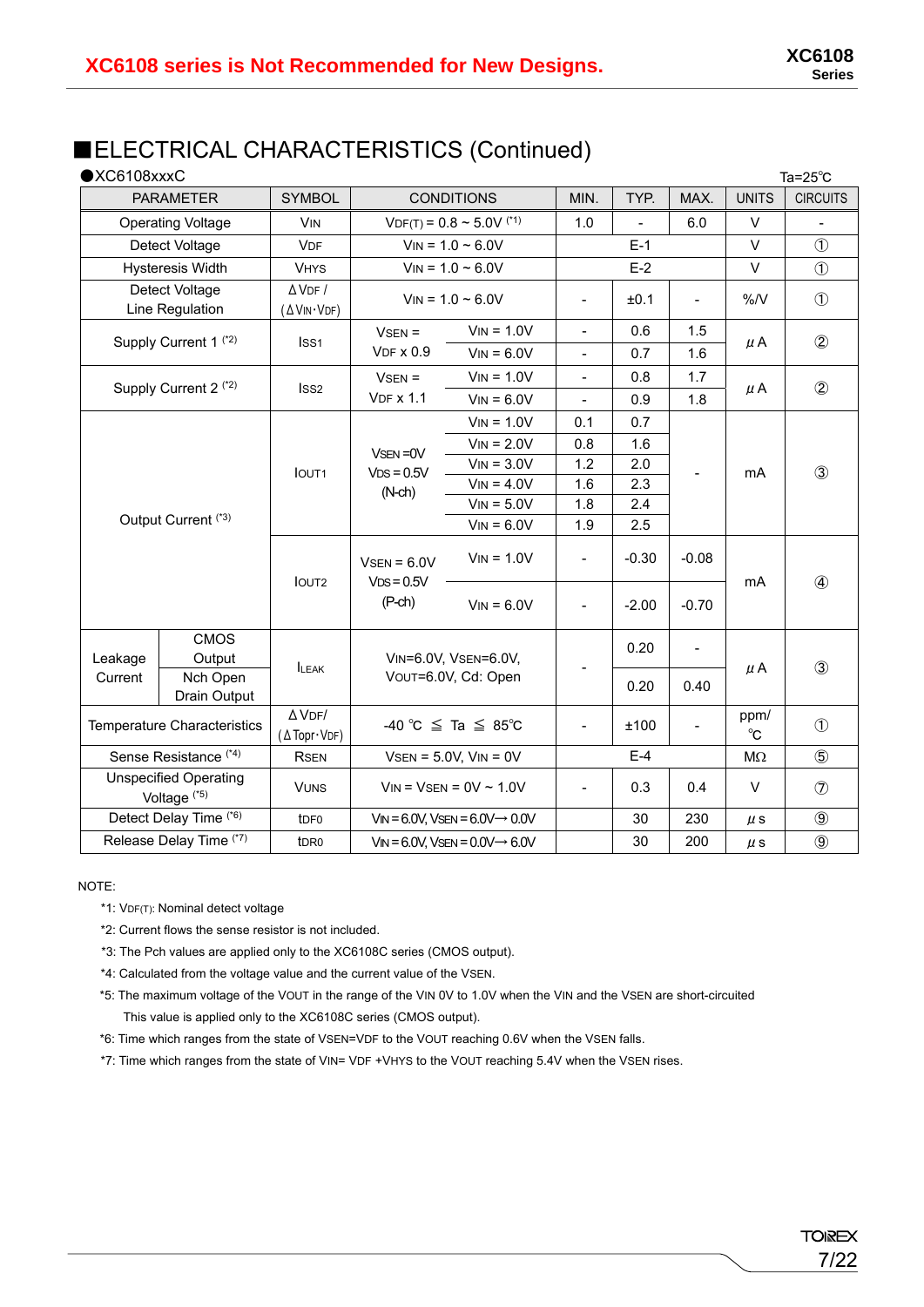### ■ELECTRICAL CHARACTERISTICS (Continued)

| $\bigcirc$ XC6108xxxD<br>Ta= $25^{\circ}$ C |                                                         |                                  |                              |                                                                                    |                                                          |            |                    |              |                 |
|---------------------------------------------|---------------------------------------------------------|----------------------------------|------------------------------|------------------------------------------------------------------------------------|----------------------------------------------------------|------------|--------------------|--------------|-----------------|
|                                             | <b>PARAMETER</b>                                        | <b>SYMBOL</b>                    | <b>CONDITIONS</b>            |                                                                                    | MIN.                                                     | TYP.       | MAX.               | <b>UNITS</b> | <b>CIRCUITS</b> |
|                                             | <b>Operating Voltage</b>                                | <b>VIN</b>                       |                              | $VDF(T) = 0.8 \approx 5.0 V$ <sup>(*1)</sup>                                       | 1.0                                                      |            | 6.0                | $\vee$       |                 |
|                                             | Detect Voltage                                          | <b>VDF</b>                       |                              | $V_{IN} = 1.0 - 6.0V$                                                              | $E-1$                                                    |            |                    | $\vee$       | $\mathbf{1}$    |
|                                             | <b>Hysteresis Width</b>                                 | VHYS1                            | $V_{IN} = 1.0 - 6.0V$        |                                                                                    |                                                          | $E-3$      |                    | $\vee$       | $\mathbf{1}$    |
|                                             | Detect Voltage<br>Line Regulation                       | $\Delta$ VDF /<br>(∆VIN·VDF)     |                              | $V_{IN} = 1.0 \sim 6.0 V$<br>±0.1<br>$\frac{1}{2}$<br>$\qquad \qquad \blacksquare$ |                                                          | %N         | 1                  |              |                 |
|                                             | Supply Current 1 <sup>(*2)</sup>                        | Iss1                             | $VSEN =$<br><b>VDF x 0.9</b> | $V_{IN} = 1.0V$<br>$V_{IN} = 6.0V$                                                 | $\qquad \qquad \blacksquare$<br>$\overline{\phantom{a}}$ | 0.6<br>0.7 | 1.5<br>1.6         | $\mu$ A      | $\overline{2}$  |
|                                             |                                                         |                                  | $VSEN =$                     | $V_{IN} = 1.0V$                                                                    | $\overline{\phantom{a}}$                                 | 0.8        | 1.7                |              |                 |
|                                             | Supply Current 2 <sup>(*2)</sup>                        | ISS <sub>2</sub>                 | <b>VDF x 1.1</b>             | $V_{IN} = 6.0V$                                                                    | $\blacksquare$                                           | 0.9        | 1.8                | $\mu$ A      | $\overline{2}$  |
|                                             |                                                         |                                  |                              | $V_{IN} = 1.0V$                                                                    | 0.1                                                      | 0.7        |                    |              | 3               |
|                                             |                                                         |                                  |                              | $V_{IN} = 2.0V$                                                                    | 0.8                                                      | 1.6        |                    | mA           |                 |
|                                             |                                                         |                                  | VSEN=0V                      | $V_{IN} = 3.0V$                                                                    | 1.2                                                      | 2.0        |                    |              |                 |
|                                             |                                                         | <b>IOUT1</b>                     | $VDS = 0.5V$<br>$(N-ch)$     | $V_{IN} = 4.0V$                                                                    | 1.6                                                      | 2.3        |                    |              |                 |
|                                             |                                                         |                                  |                              | $V_{IN} = 5.0V$                                                                    | 1.8                                                      | 2.4        |                    |              |                 |
|                                             | Output Current <sup>(*3)</sup>                          |                                  |                              | $V_{IN} = 6.0V$                                                                    | 1.9                                                      | 2.5        |                    |              |                 |
|                                             |                                                         | <b>IOUT2</b>                     | $V$ SEN = 6.0V               | $V_{IN} = 1.0V$                                                                    | $\frac{1}{2}$                                            | $-0.30$    | $-0.08$<br>$-0.70$ | mA           | 4               |
|                                             |                                                         |                                  | $VDS = 0.5V$<br>$(P-ch)$     | $V_{IN} = 6.0V$                                                                    | $\overline{\phantom{a}}$                                 | $-2.00$    |                    |              |                 |
| Leakage                                     | <b>CMOS</b><br>Output                                   | <b>ILEAK</b>                     |                              | VIN=6.0V, VSEN=6.0V,                                                               |                                                          | 0.20       | $\blacksquare$     |              |                 |
| Current                                     | Nch Open<br>Drain Output                                |                                  | VOUT=6.0V, Cd: Open          |                                                                                    |                                                          | 0.20       | 0.40               | $\mu$ A      | 3               |
| <b>Temperature Characteristics</b>          |                                                         | $\Delta$ VDF /<br>(A Topr · VDF) |                              | -40 °C $\leq$ Ta $\leq$ 85°C                                                       | $\overline{\phantom{a}}$                                 | ±100       |                    | ppm/<br>°C   | $\mathbf{1}$    |
|                                             | Sense Resistance <sup>(*4)</sup>                        |                                  |                              | $V$ SEN = 5.0V, $V$ IN = 0V                                                        |                                                          | $E-4$      |                    | $M\Omega$    | 5               |
|                                             | <b>Unspecified Operating</b><br>Voltage <sup>(*5)</sup> | <b>VUNS</b>                      |                              | $V_{IN}$ = $V_{SEN}$ = 0V ~ 1.0V                                                   | $\frac{1}{2}$                                            | 0.3        | 0.4                | $\vee$       | $\overline{7}$  |
|                                             | Detect Delay Time (*6)                                  | t <sub>DF0</sub>                 |                              | $V_{IN} = 6.0V$ , VsEN = $6.0V \rightarrow 0.0V$                                   |                                                          | 30         | 230                | $\mu$ s      | 9               |
|                                             | Release Delay Time (*7)                                 | t <sub>DR0</sub>                 |                              | $V_{IN} = 6.0V$ , VsEN = $0.0V \rightarrow 6.0V$                                   |                                                          | 30         | 200                | $\mu$ s      | 9               |

NOTE:

- $*1: V_{DF(T)}$ : Nominal detect voltage
- \*2: Current flows the sense resistor is not included.
- \*3: The Pch values are applied only to the XC6108C series (CMOS output).
- \*4: Calculated from the voltage value and the current value of the VSEN.
- \*5: The maximum voltage of the VOUT in the range of the VIN 0V to 1.0V when the VIN and the VSEN are short-circuited This value is applied only to the XC6108C series (CMOS output).
- \*6: Time which ranges from the state of VSEN=VDF to the VOUT reaching 0.6V when the VSEN falls.
- \*7: Time which ranges from the state of VIN= VDF +VHYS to the VOUT reaching 5.4V when the VSEN rises.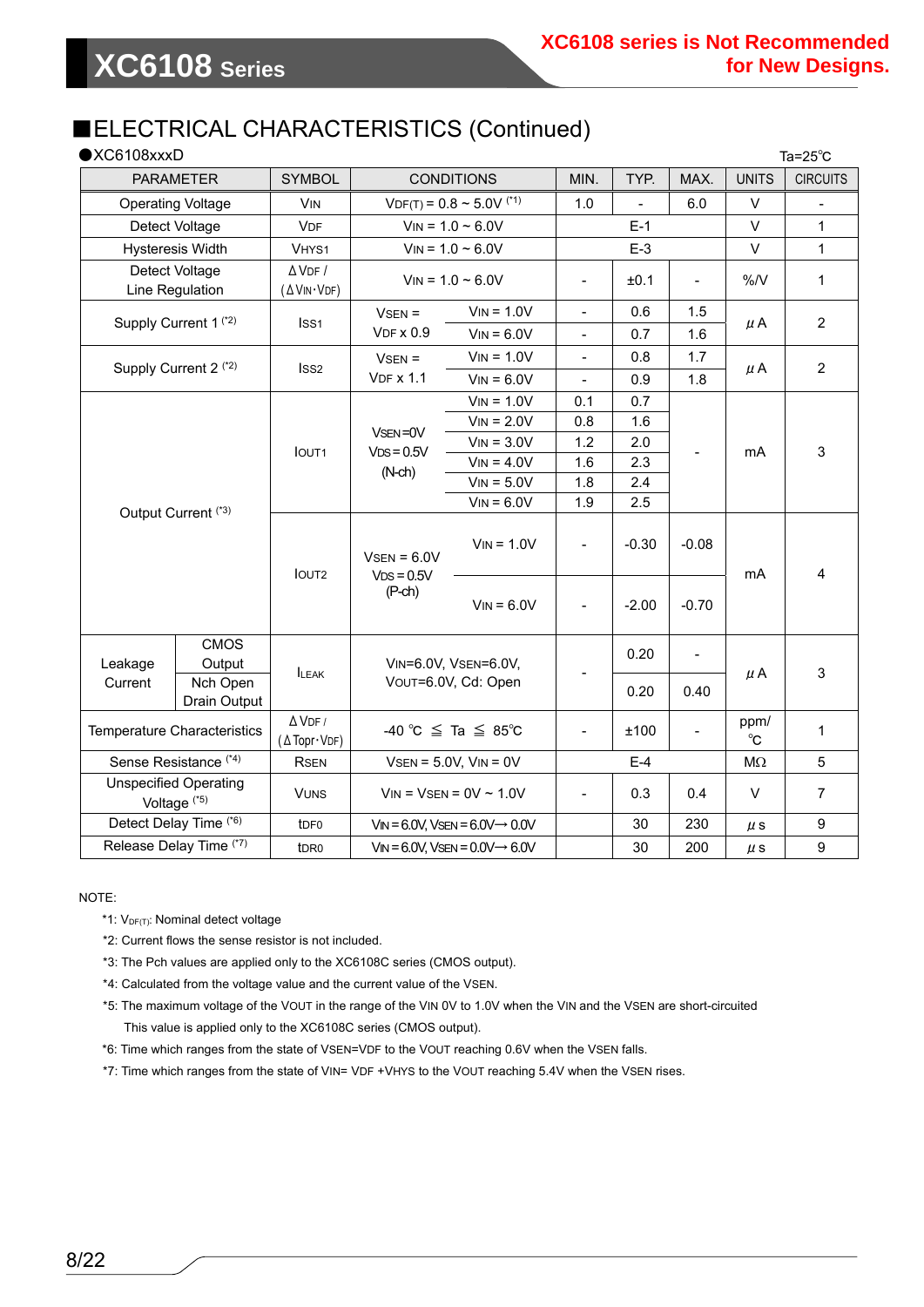### ■VOLTAGE CHART

| <b>SYMBOL</b>  | $E-1$      |                     |       | $E-2$             |           | $E-3$             |      | $E-4$             |  |             |
|----------------|------------|---------------------|-------|-------------------|-----------|-------------------|------|-------------------|--|-------------|
| NOMINAL DETECT |            | DETECT VOLTAGE (*1) |       | <b>HYSTERESIS</b> |           | <b>HYSTERESIS</b> |      | <b>SENSE</b>      |  |             |
| <b>VOLTAGE</b> | (V)        |                     |       | <b>RANGE</b>      |           | <b>RANGE</b>      |      | <b>RESISTANCE</b> |  |             |
|                |            |                     | (V)   |                   |           |                   | (V)  |                   |  | $(M\Omega)$ |
| VDF(T)         | <b>VDF</b> |                     |       | <b>VHYS</b>       |           | <b>VHYS</b>       |      | <b>RSEN</b>       |  |             |
| (V)            | MIN.       | MAX.                | MIN.  | MAX.              | MIN.      | MAX.              | MIN. | TYP.              |  |             |
| 0.8            | 0.770      | 0.830               | 0.015 | 0.066             |           | 0.008             |      |                   |  |             |
| 0.9            | 0.870      | 0.930               | 0.017 | 0.074             |           | 0.009             |      |                   |  |             |
| 1.0            | 0.970      | 1.030               | 0.019 | 0.082             |           | 0.010             |      |                   |  |             |
| 1.1            | 1.070      | 1.130               | 0.021 | 0.090             |           | 0.011             |      |                   |  |             |
| 1.2            | 1.170      | 1.230               | 0.023 | 0.098             |           | 0.012             |      |                   |  |             |
| 1.3            | 1.270      | 1.330               | 0.025 | 0.106             |           | 0.013             | 10   | 20                |  |             |
| 1.4            | 1.370      | 1.430               | 0.027 | 0.114             |           | 0.014             |      |                   |  |             |
| 1.5            | 1.470      | 1.530               | 0.029 | 0.122             |           | 0.015             |      |                   |  |             |
| 1.6            | 1.568      | 1.632               | 0.031 | 0.131             |           | 0.016             |      |                   |  |             |
| 1.7            | 1.666      | 1.734               | 0.033 | 0.085             |           | 0.017             |      |                   |  |             |
| 1.8            | 1.764      | 1.836               | 0.035 | 0.147             |           | 0.018             |      |                   |  |             |
| 1.9            | 1.862      | 1.938               | 0.037 | 0.155             |           | 0.019             |      |                   |  |             |
| 2.0            | 1.960      | 2.040               | 0.039 | 0.163             |           | 0.020             |      |                   |  |             |
| 2.1            | 2.058      | 2.142               | 0.041 | 0.171             |           | 0.021             |      |                   |  |             |
| 2.2            | 2.156      | 2.244               | 0.043 | 0.180             |           | 0.022             |      |                   |  |             |
| 2.3            | 2.254      | 2.346               | 0.045 | 0.188             |           | 0.023             |      |                   |  |             |
| 2.4            | 2.352      | 2.448               | 0.047 | 0.196             |           | 0.024             |      |                   |  |             |
| 2.5            | 2.450      | 2.550               | 0.049 | 0.204             |           | 0.026             |      |                   |  |             |
| 2.6            | 2.548      | 2.652               | 0.051 | 0.212             |           | 0.027             |      |                   |  |             |
| 2.7            | 2.646      | 2.754               | 0.053 | 0.220             |           | 0.028             |      |                   |  |             |
| 2.8            | 2.744      | 2.856               | 0.055 | 0.228             |           | 0.029             |      |                   |  |             |
| 2.9            | 2.842      | 2.958               | 0.057 | 0.237             | $\pmb{0}$ | 0.030             |      |                   |  |             |
| 3.0            | 2.940      | 3.060               | 0.059 | 0.245             |           | 0.031             | 13   | 24                |  |             |
| 3.1            | 3.038      | 3.162               | 0.061 | 0.253             |           | 0.032             |      |                   |  |             |
| 3.2            | 3.136      | 3.264               | 0.063 | 0.261             |           | 0.033             |      |                   |  |             |
| 3.3            | 3.234      | 3.366               | 0.065 | 0.269             |           | 0.034             |      |                   |  |             |
| 3.4            | 3.332      | 3.468               | 0.067 | 0.277             |           | 0.035             |      |                   |  |             |
| 3.5            | 3.430      | 3.570               | 0.069 | 0.286             |           | 0.036             |      |                   |  |             |
| 3.6            | 3.528      | 3.672               | 0.071 | 0.294             |           | 0.037             |      |                   |  |             |
| 3.7            | 3.626      | 3.774               | 0.073 | 0.302             |           | 0.038             |      |                   |  |             |
| 3.8            | 3.724      | 3.876               | 0.074 | 0.310             |           | 0.039             |      |                   |  |             |
| 3.9            | 3.822      | 3.978               | 0.076 | 0.318             |           | 0.040             |      |                   |  |             |
| 4.0            | 3.920      | 4.080               | 0.078 | 0.326             |           | 0.041             |      |                   |  |             |
| 4.1            | 4.018      | 4.182               | 0.080 | 0.335             |           | 0.042             |      |                   |  |             |
| 4.2            | 4.116      | 4.284               | 0.082 | 0.343             |           | 0.043             |      |                   |  |             |
| 4.3            | 4.214      | 4.386               | 0.084 | 0.351             |           | 0.044             |      |                   |  |             |
| 4.4            | 4.312      | 4.488               | 0.086 | 0.359             |           | 0.045             |      |                   |  |             |
| 4.5            | 4.410      | 4.590               | 0.088 | 0.367             |           | 0.046             | 15   | 28                |  |             |
| 4.6            | 4.508      | 4.692               | 0.090 | 0.375             |           | 0.047             |      |                   |  |             |
| 4.7            | 4.606      | 4.794               | 0.092 | 0.384             |           | 0.048             |      |                   |  |             |
| 4.8            | 4.704      | 4.896               | 0.094 | 0.392             |           | 0.049             |      |                   |  |             |
| 4.9            | 4.802      | 4.998               | 0.096 | 0.400             |           | 0.050             |      |                   |  |             |
| 5.0            | 4.900      | 5.100               | 0.098 | 0.408             |           | 0.051             |      |                   |  |             |

NOTE:

\*1: When VDF(T) $\leq$ 1.4V, the detection accuracy is  $\pm$ 30mV.

When VDF(T) $\geq$ 1.5V, the detection accuracy is  $\pm$ 2%.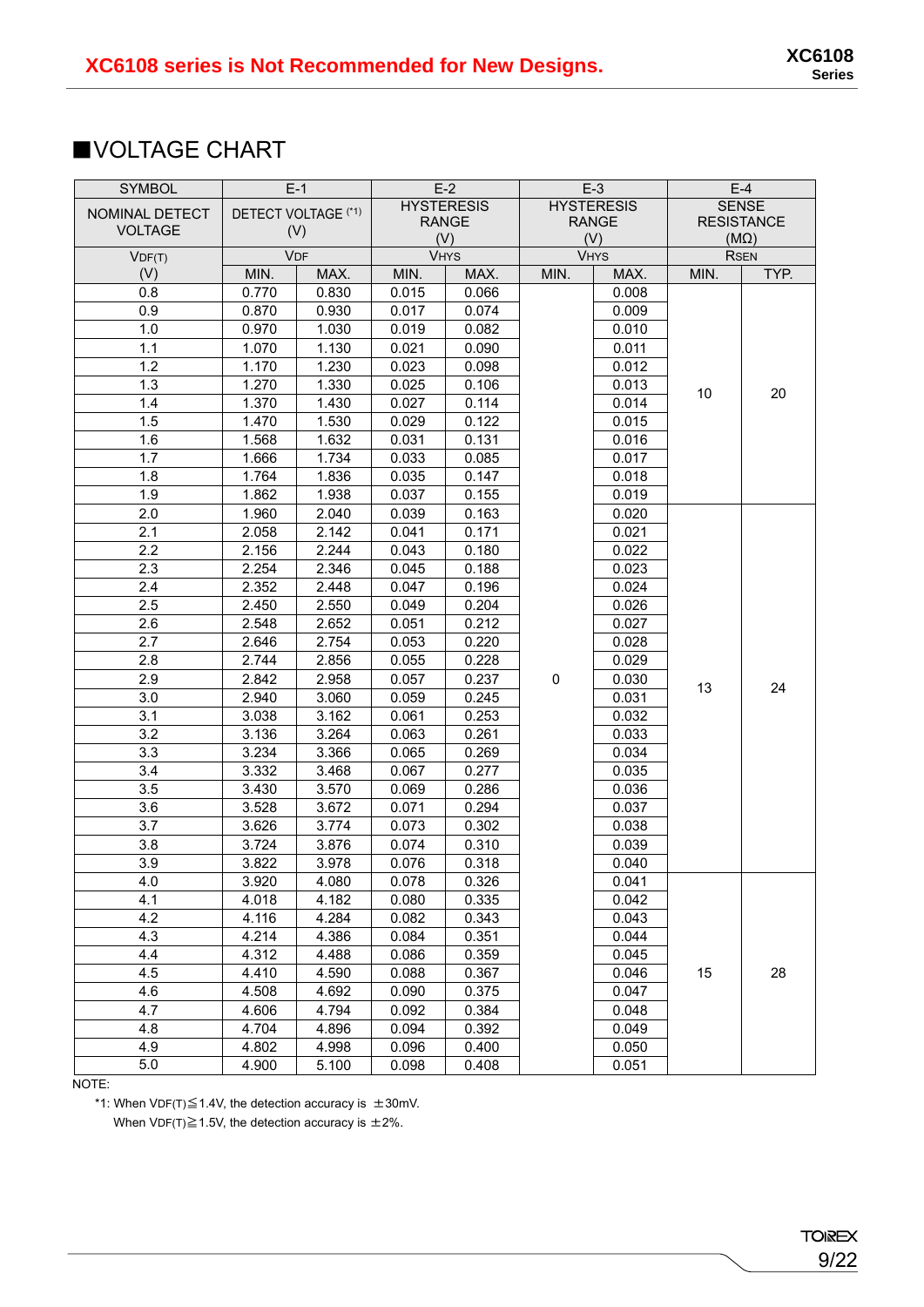## **XC6108 Series**

### ■TEST CIRCUITS

Circuit 1



(No resistor needed for CMOS output products)

Circuit 2



Circuit 3



Circuit 4



Circuit 5

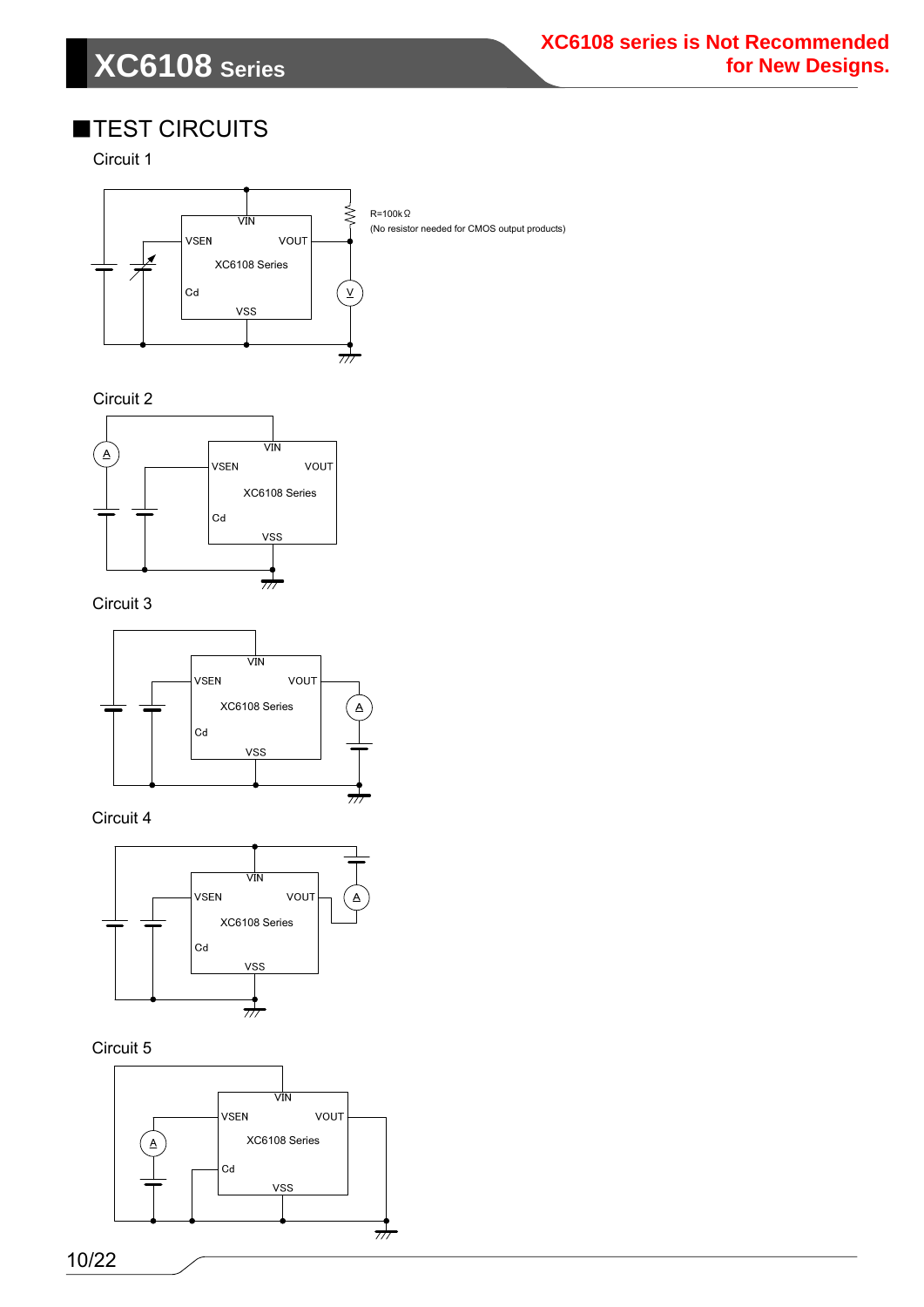### ■TEST CIRCUITS (Continued)

Circuit 6



Circuit 7



Circuit 8



Circuit 9



\*No delay capacitance pin available in the XC6108xxxC/D series.

**TOIREX** 11/22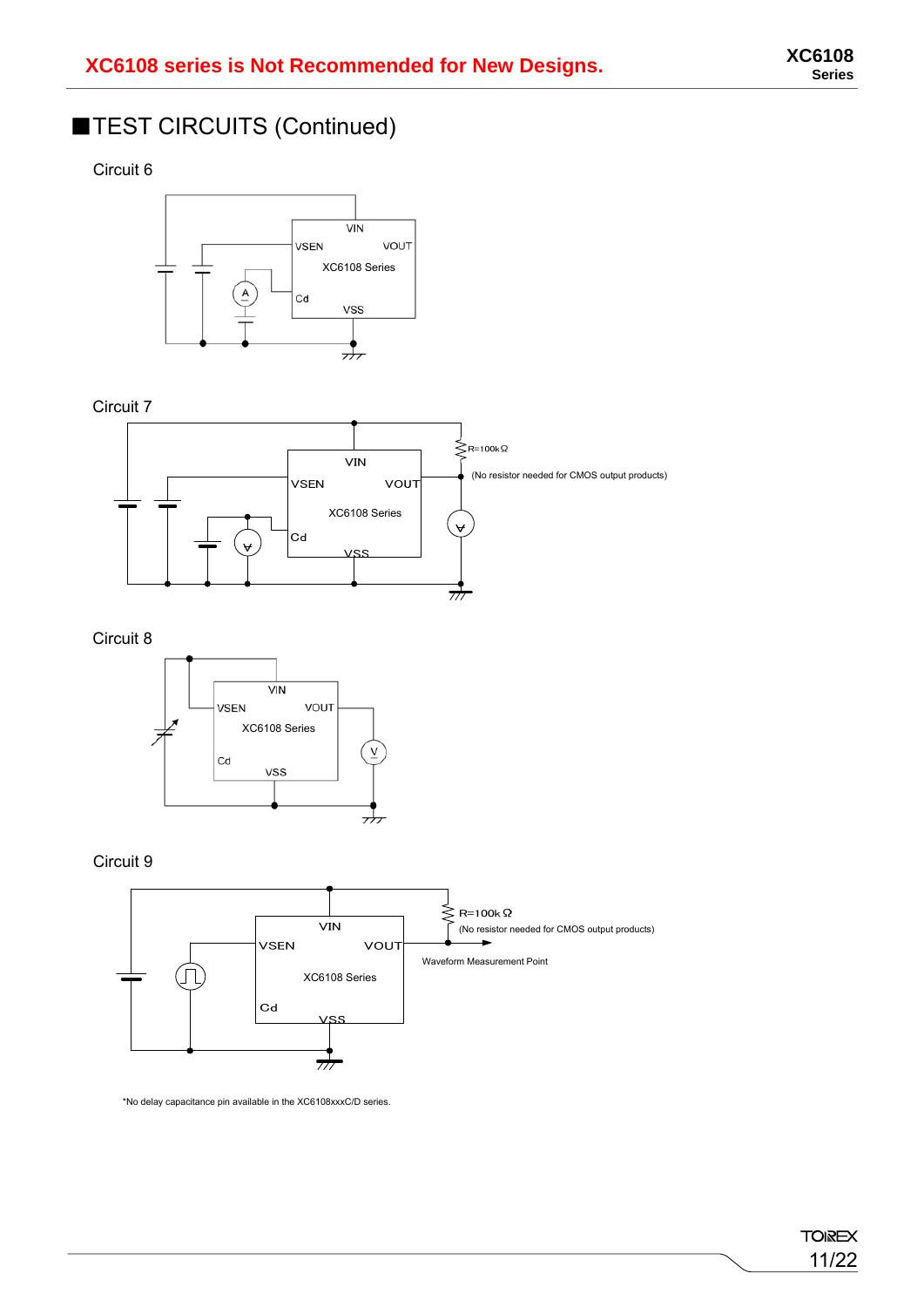### ■OPERATIONAL EXPLANATION

A typical circuit example is shown in Figure 1, and the timing chart of Figure 1 is shown in Figure 2 on page 14.

- ① As an early state, the sense pin is applied sufficiently high voltage (6.0V MAX.) and the delay capacitance (Cd) is charged to the power supply input voltage, (VIN: 1.0V MIN., 6.0V MAX.). While the sense pin voltage (VSEN) starts dropping to reach the detect voltage (VDF) (VSEN>VDF), the output voltage (VOUT) keeps the "High" level (=VIN).
- \* If a pull-up resistor of the XC6108N series (N-ch open drain) is connected to added power supply different from the input voltage pin, the "High" level will be a voltage value where the pull-up resistor is connected.
- ② When the sense pin voltage keeps dropping and becomes equal to the detect voltage (VSEN =VDF), an N-ch transistor (M1) for the delay capacitance (Cd) discharge is turned ON, and starts to discharge the delay capacitance (Cd). An inverter (Inv.1) operates as a comparator of the reference voltage VIN, and the output voltage changes into the "Low" level (=VSS). The detect delay time [tDF] is defined as time which ranges from VSEN=VDF to the VOUT of "Low" level (especially, when the Cd pin is not connected: tDF0).
- ③ While the sense pin voltage keeps below the detect voltage, the delay capacitance (Cd) is discharged to the ground voltage (=VSS) level. Then, the output voltage maintains the "Low" level while the sense pin voltage increases again to reach the release voltage (VSEN< VDF +VHYS).
- ④ When the sense pin voltage continues to increase up to the release voltage level (VDF+VHYS), the N-ch transistor (M1) for the delay capacitance (Cd) discharge will be turned OFF, and the delay capacitance (Cd) will start discharging via a delay resistor (Rdelay). The inverter (Inv.1) will operate as a comparator (Rise Logic Threshold: VTLH=VTCD, Fall Logic Threshold: VTHL=VSS) while the sense pin voltage keeps higher than the detect voltage (VSEN > VDF).
- ⑤ While the delay capacitance pin voltage (VCD) rises to reach the delay capacitance pin threshold voltage (VTCD) with the sense pin voltage equal to the release voltage or higher, the sense pin will be charged by the time constant of the RC series circuit. Assuming the time to the release delay time (tDR), it can be given by the formula (1).

 $tDR = -R$ delay  $\times$  *Cd*  $\times$  *In* (1 – V<sub>TCD</sub> / V<sub>IN</sub>) …(1)  $*$  In = a natural logarithm

The release delay time can also be briefly calculated with the formula (2) because the delay resistance is 2.0MΩ(TYP.) and the delay capacitance pin voltage is VIN /2 (TYP.)

> $tDR = Rdelay \times Cd \times 0.69$ …(2) \*:Rdelay is 2.0MΩ(TYP.)

As an example, presuming that the delay capacitance is 0.68  $\mu$  F, tDR is :

*2.0*×*106*×*0.68*×*10-6*×*0.69=938(ms)* 

- Note that the release delay time may remarkably be short when the delay capacitance (Cd) is not discharged to the ground (=VSS) level because time described in ③ is short.
- ⑥ When the delay capacitance pin voltage reaches to the delay capacitance pin threshold voltage (VCD=VTCD), the inverter (Inv.1) will be inverted. As a result, the output voltage changes into the "High" (=VIN) level. to R0 is defined as time which ranges from VSEN=VDF+VHYS to the VOUT of "High" level without connecting to the Cd.
- ⑦ While the sense voltage is higher than the detect voltage (VSEN > VDF), the delay capacitance pin is charged until the delay capacitance pin voltage becomes the input voltage level. Therefore, the output voltage maintains the "High"(=VIN) level.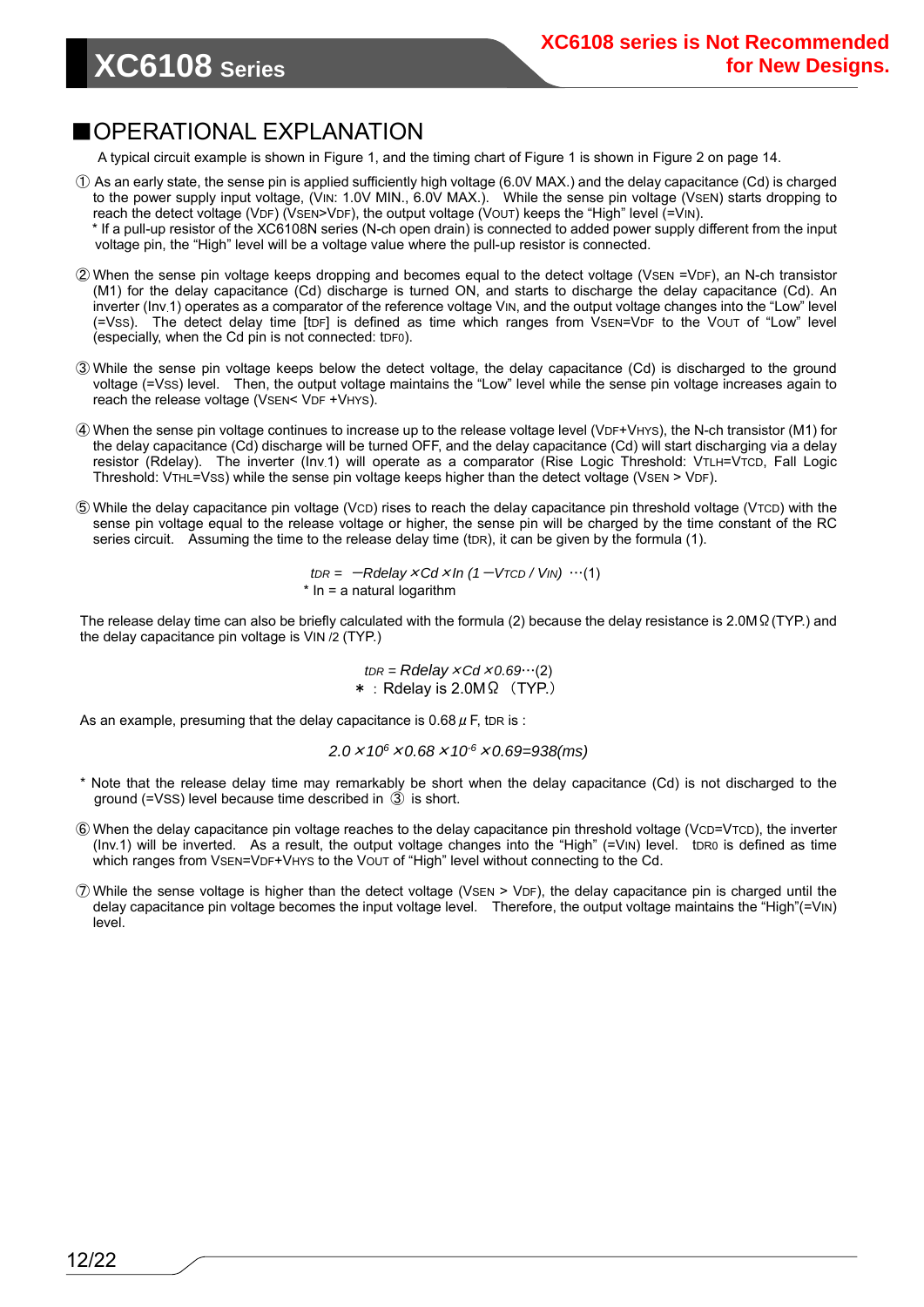### ■OPERATIONAL EXPLANATION (Continued)

#### ●Function Chart

|                        | Cd | TRANSITION OF VOUT CONDITION *1 |   |    |  |
|------------------------|----|---------------------------------|---|----|--|
| <b>V<sub>SEN</sub></b> |    |                                 |   | ົງ |  |
|                        |    |                                 |   |    |  |
|                        |    |                                 |   |    |  |
|                        |    |                                 |   |    |  |
|                        |    |                                 |   |    |  |
| Н                      |    |                                 | ⇒ |    |  |
|                        |    |                                 | ⇒ |    |  |
|                        |    |                                 | = |    |  |
|                        |    |                                 |   |    |  |

\*1: VOUT transits from condition ① to ② because of the combination of VSEN and Cd.

#### ●Example

ex. 1) VOUT ranges from 'L' to 'H' in case of VSEN = 'H' (VDR≧VSEN), Cd='H' (VTCD≧Cd) while VOUT is 'L'.

ex. 2) Vout maintains 'H' when Cd ranges from 'H' to 'L', VSEN='H' and Cd='L' when V<sub>OUT</sub> becomes 'H' in ex.1.

#### ●Release Delay Time Chart

| DELAY CAPACITANCE [Cd]<br>$(\mu F)$ | RELEASE DELAY TIME [tDR]<br>(TYP.)<br>(ms) | RELEASE DELAY TIME [tDR] *2<br>(MIN. ~ MAX.)<br>(ms) |
|-------------------------------------|--------------------------------------------|------------------------------------------------------|
| 0.010                               | 13.8                                       | $11.0 - 16.6$                                        |
| 0.022                               | 30.4                                       | $24.3 \sim 36.4$                                     |
| 0.047                               | 64.9                                       | $51.9 \sim 77.8$                                     |
| 0.100                               | 138                                        | $110 - 166$                                          |
| 0.220                               | 304                                        | $243 - 364$                                          |
| 0.470                               | 649                                        | $519 - 778$                                          |
| 1.000                               | 1380                                       | $1100 - 1660$                                        |

\* The release delay time values above are calculated by using the formula (2).

\*2: The release delay time  $(t_{DR})$  is influenced by the delay capacitance Cd.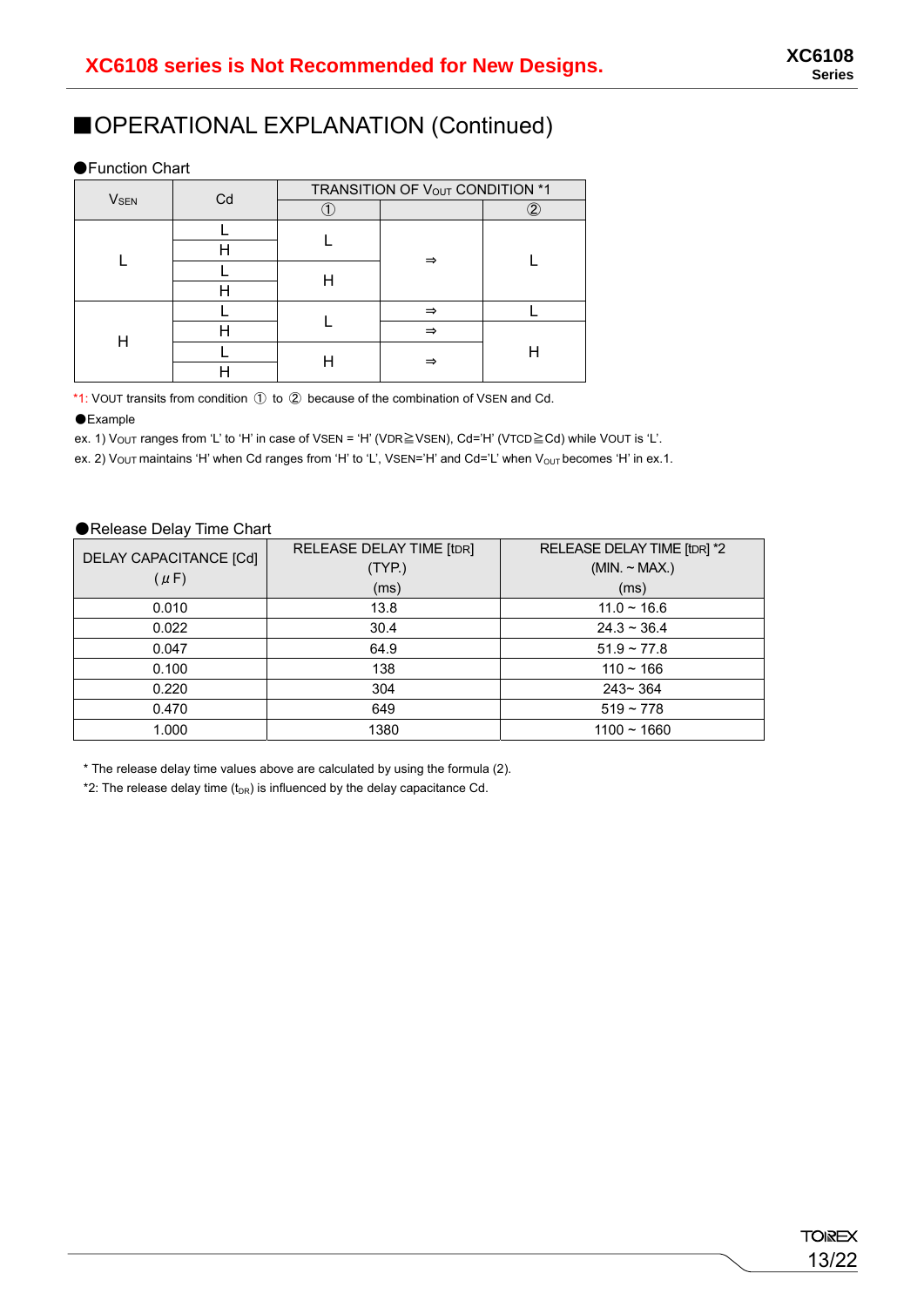### ■OPERATIONAL EXPLANATION (Continued)

Figure 1: Typical application circuit example



\*The XC6108N series (N-ch open drain output) requires a pull-up resistor for pulling up output.

Figure 2: The timing chart of Figure 1

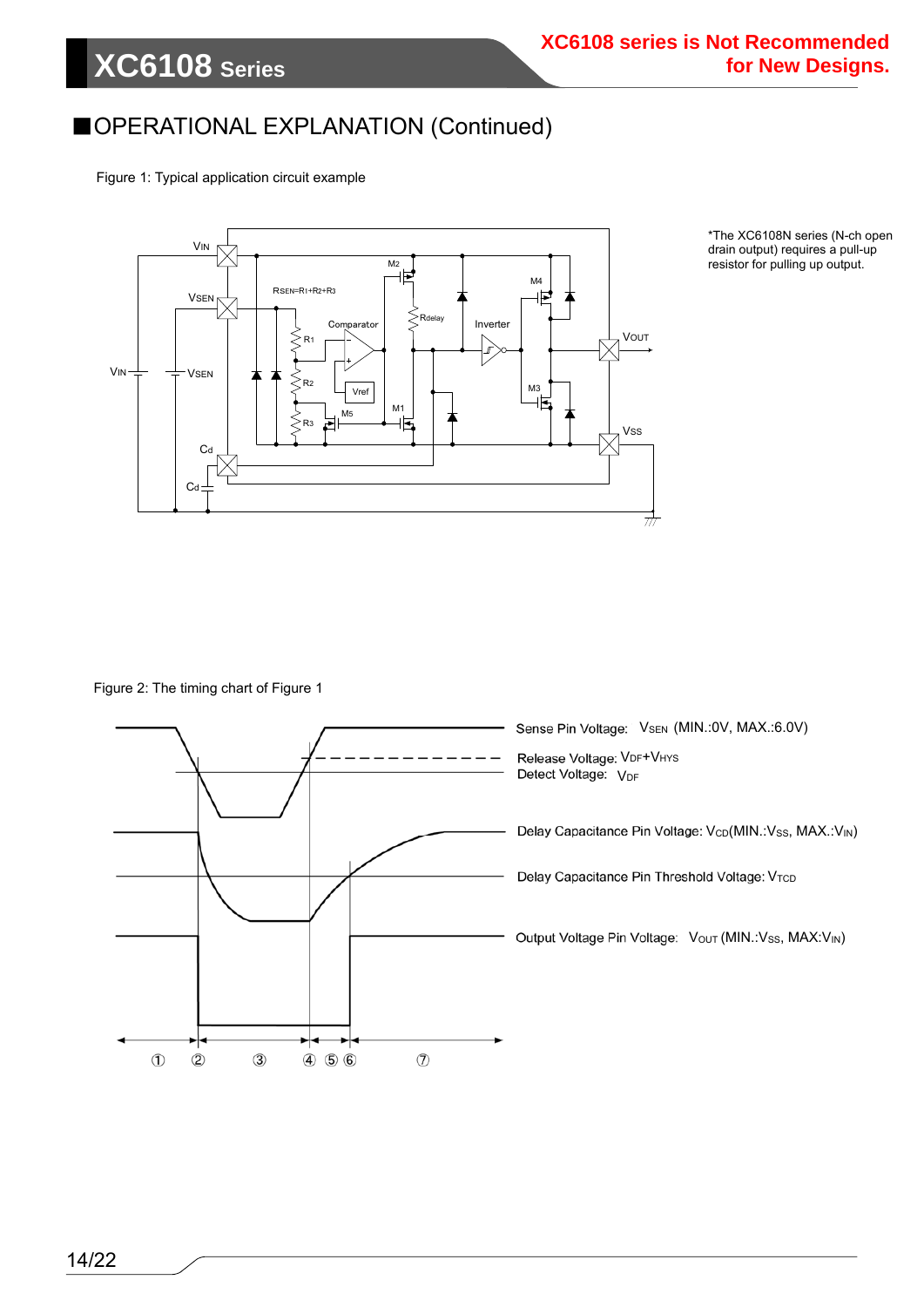15/22

**TOIREX** 

### ■NOTES ON USE

- 1. Use this IC within the stated maximum ratings. Operation beyond these limits may cause degrading or permanent damage to the device.
- 2. The power supply input pin voltage drops by the resistance between power supply and the VIN pin, and by through current at operation of the IC. At this time, the operation may be wrong if the power supply input pin voltage falls below the minimum operating voltage range. In CMOS output, for output current, drops in the power supply input pin voltage similarly occur. Moreover, in CMOS output, when the VIN pin and the sense pin are short-circuited and used, oscillation of the circuit may occur if the drops in voltage, which caused by through current at operation of the IC, exceed the hysteresis voltage. Note it especially when you use the IC with the VIN pin connected to a resistor.
- 3. When the setting voltage is less than 1.0V, be sure to separate the VIN pin and the sense pin, and to apply the voltage over 1.0V to the VIN pin.
- 4. Note that a rapid and high fluctuation of the power supply input pin voltage may cause a wrong operation.
- 5. Power supply noise may cause operational function errors, Care must be taken to put the capacitor between V<sub>IN</sub>-GND and test on the board carefully.
- 6. When there is a possibility of which the power supply input pin voltage falls rapidly (e.g.: 6.0V to 0V) at release operation with the delay capacitance pin (Cd) connected to a capacitor, use a schottky barrier diode connected between the VIN pin and the Cd pin as the Figure 3 shown below.

6. In N channel open drain output,  $V_{OUT}$  voltage at detect and release is determined by resistance of a pull up resistor connected at the V<sub>OUT</sub> pin. Please choose proper resistance values with reffering to Figure 4;

During detection :  $V_{\text{OUT}} = V_{\text{pull}} / (1 + R_{\text{pull}} / R_{\text{ON}})$ 

Vpull: Pull up voltage

Ron(※1): On resistance of N channel driver M3 can be calculated as V<sub>DS</sub> / lou<sub>T1</sub> from electrical characteristics,

For example, when ( $\frac{1}{2}$ ) R<sub>ON</sub> = 0.5 / 0.8 × 10<sup>-3</sup> = 625  $\Omega$  (MIN.) at V<sub>IN</sub>=2.0V, Vpull = 3.0V and V<sub>OUT</sub>  $\leq$  0.1V at detect, Rpull= (Vpull  $N_{\text{OUT}}$ -1) × R<sub>ON</sub>= (3 / 0.1-1) × 625≒18 k Ω

In this case, Rpull should be selected higher or equal to 18kΩ in order to keep the output voltage less than 0.1V during detection.

 $(X<sup>2</sup>)$  R<sub>ON</sub> is bigger when  $V<sub>IN</sub>$  is smaller, be noted.

 $(X2)$  For calculation, Minimum  $V_{\text{IN}}$  should be chosen among the input voltage range.

During releasing:  $V_{\text{OUT}}$  = Vpull / (1 + Rpull / Roff)

Vpull:Pull up voltage

Roff: On resistance of N channel driver M3 is 15MΩ (MIN.) when the driver is off (as to Vout / ILEAK)

For example: when Vpull = 6.0V and  $V_{\text{OUT}} \ge 5.99V$ ,

 $R$ pull = (Vpull / V<sub>OUT</sub>-1) × Roff = (6/5.99-1) × 15 × 10<sup>6</sup> ≒ 25k Ω

In this case, Rpull should be selected smaller or equal to 25kΩ in order to obtain output voltage higher than 5.99V during releasing.

Figure 3: Circuit example with the delay capacitance pin (Cd) connected to a schottky barrier diode Figure 4: Circuit example of XC6108N Series



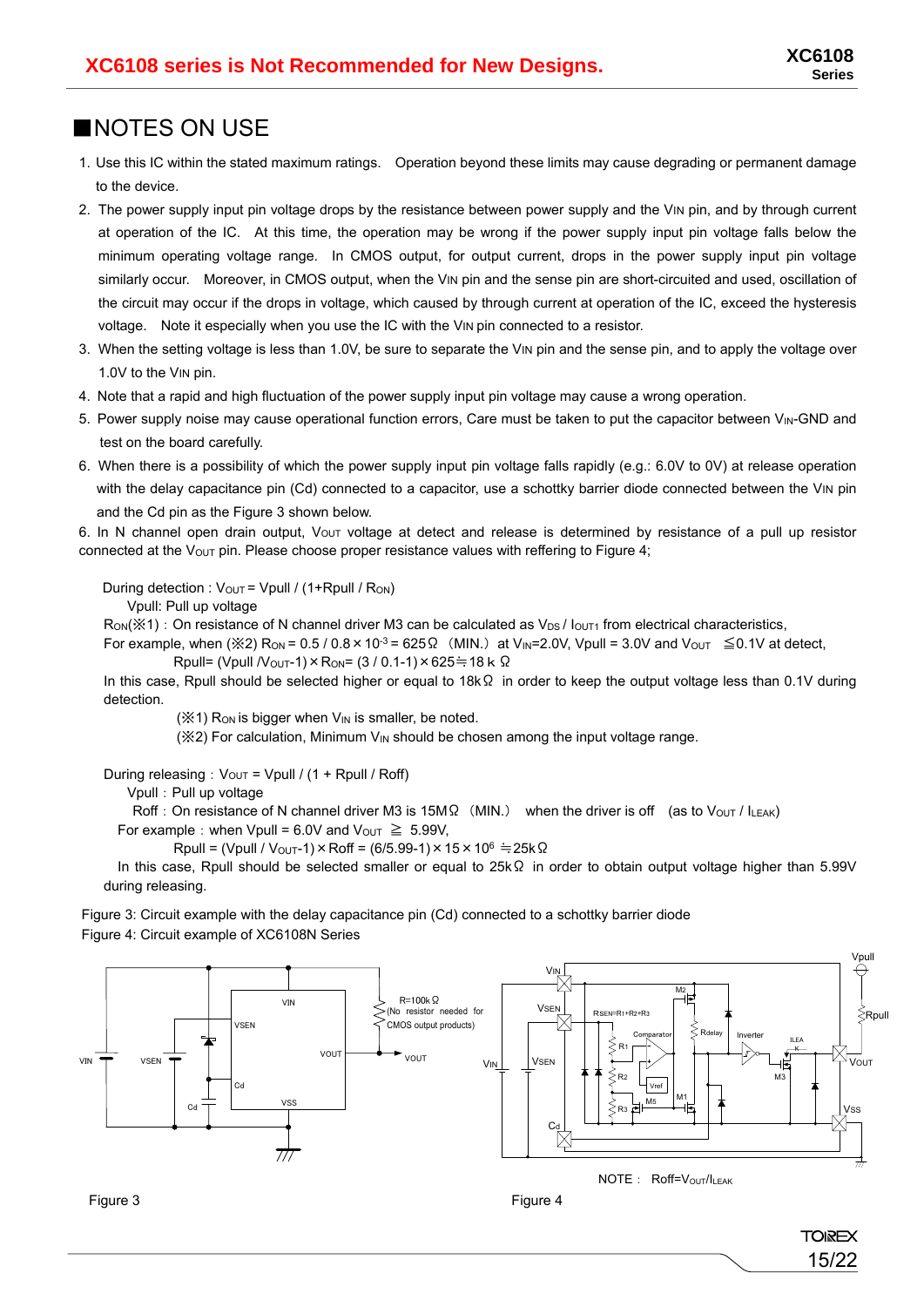### ■TYPICAL PERFORMANCE CHARACTERISTICS

(1) Supply Current vs. Sense Voltage



#### (2) Supply Current vs. Input Voltage

XC6108C25AGR



(3) Detect Voltage vs. Ambient Temperature (4) Detect Voltage vs. Input Voltage



XC6108C25AGR



XC6108C25AGR

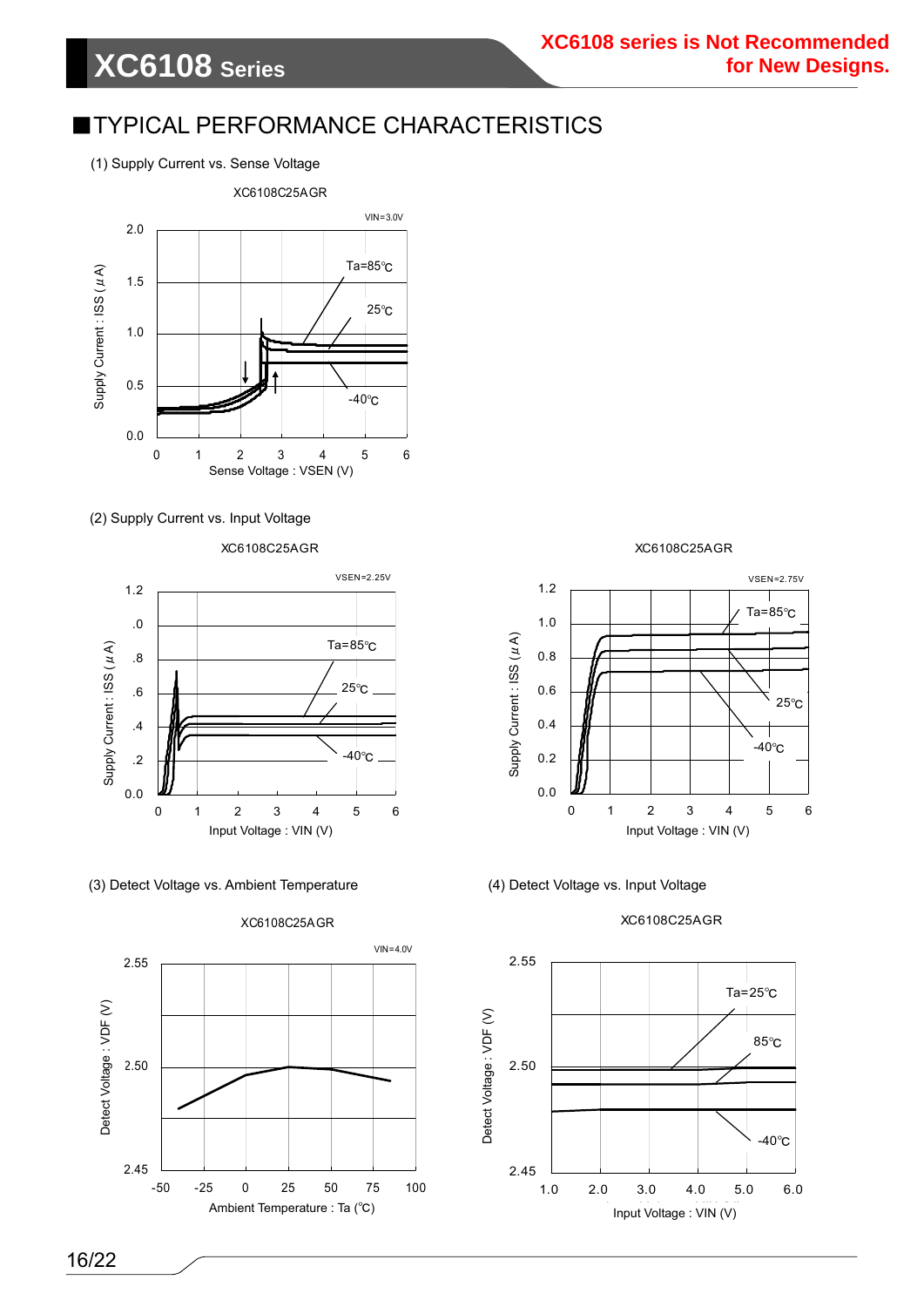### ■TYPICAL PERFORMANCE CHARACTERISTICS (Continued)

(5) Hysteresis Voltage vs. Ambient Temperature (6) CD Pin Sink Current vs. Input Voltage



(7) Output Voltage vs. Sense Voltage (8) Output Voltage vs. Input Voltage





(9) Output Current vs. Input Voltage

XC6108C25AGR







#### XC6108C25AGR



17/22

### XC6108N25AGR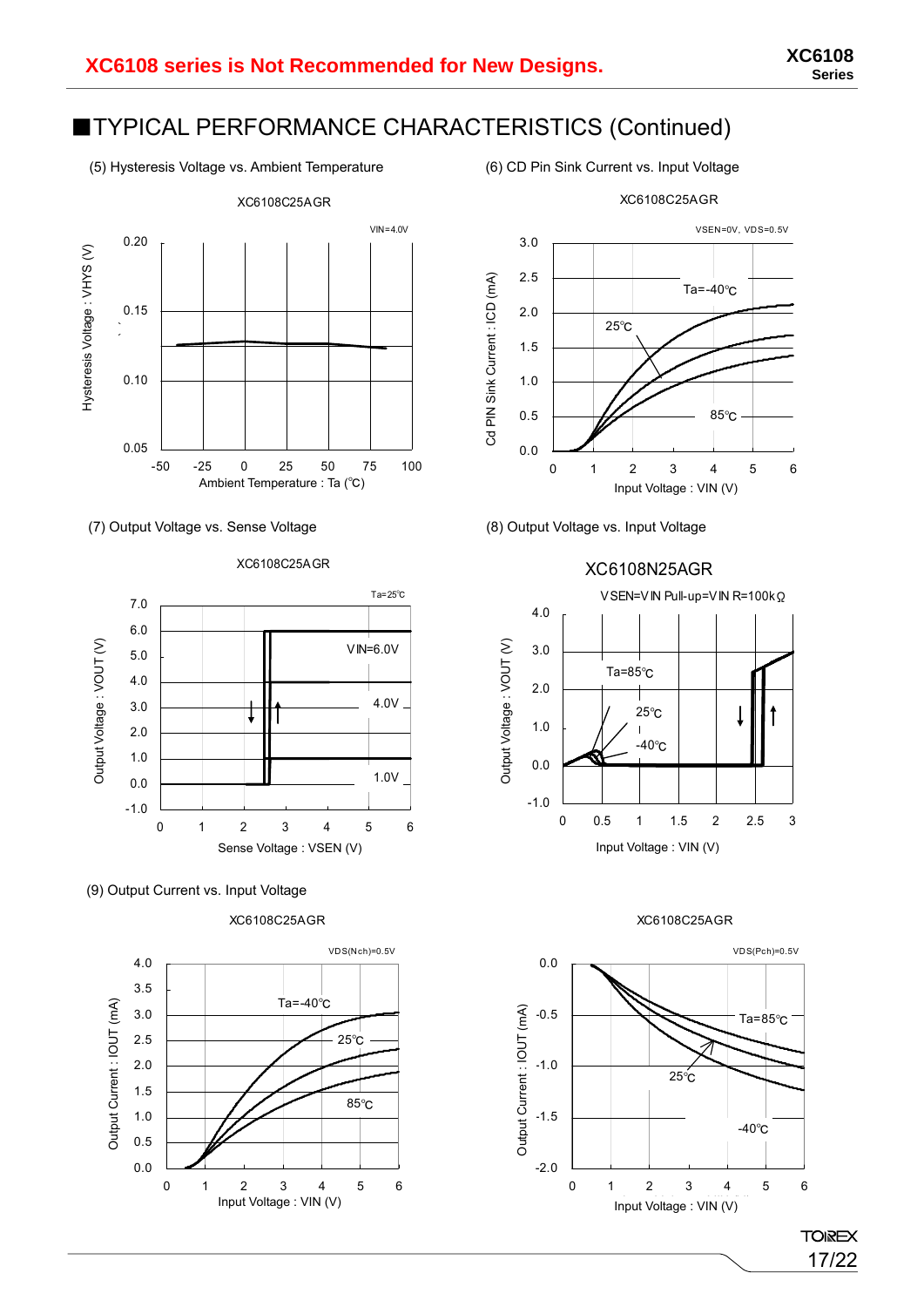### ■TYPICAL PERFORMANCE CHARACTERISTICS (Continued)

(10) Delay Resistance vs. Ambient Temperature (11) Release Delay Time vs. Delay Capacitance

**XC6108 Series**



(12) Detect Delay Time vs. Delay Capacitance

#### XC6108C25AGR



(14) Leakage Current vs. Supply Voltage



XC6108C25AGR



#### (13) Leakage Current vs. Ambient Temperature

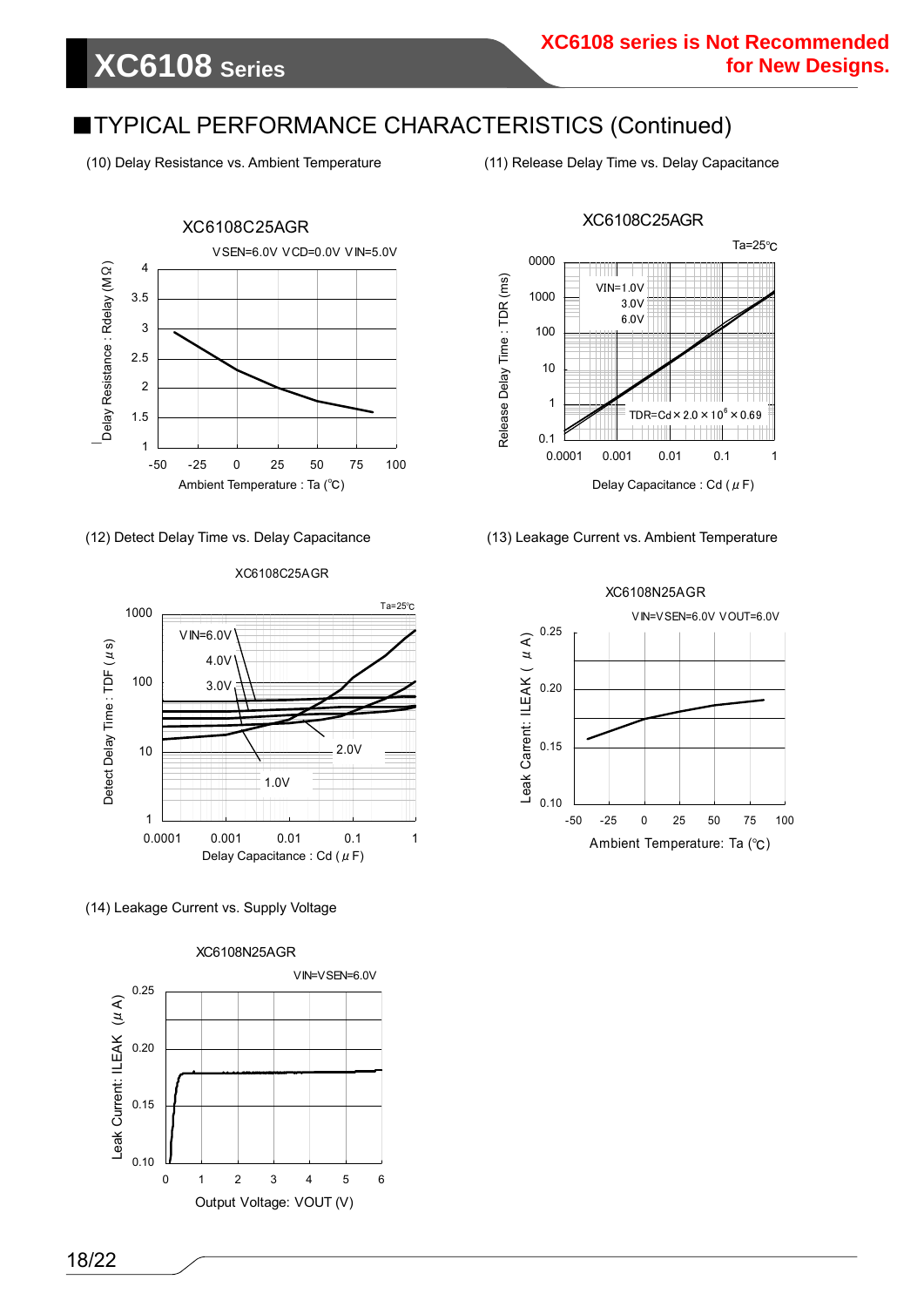## ■PACKAGING INFORMATION

 $\bigcirc$ USP-4





\* Soldering fillet surface is not formed because the sides of the pins are plated.

 $\bullet$ SOT-25

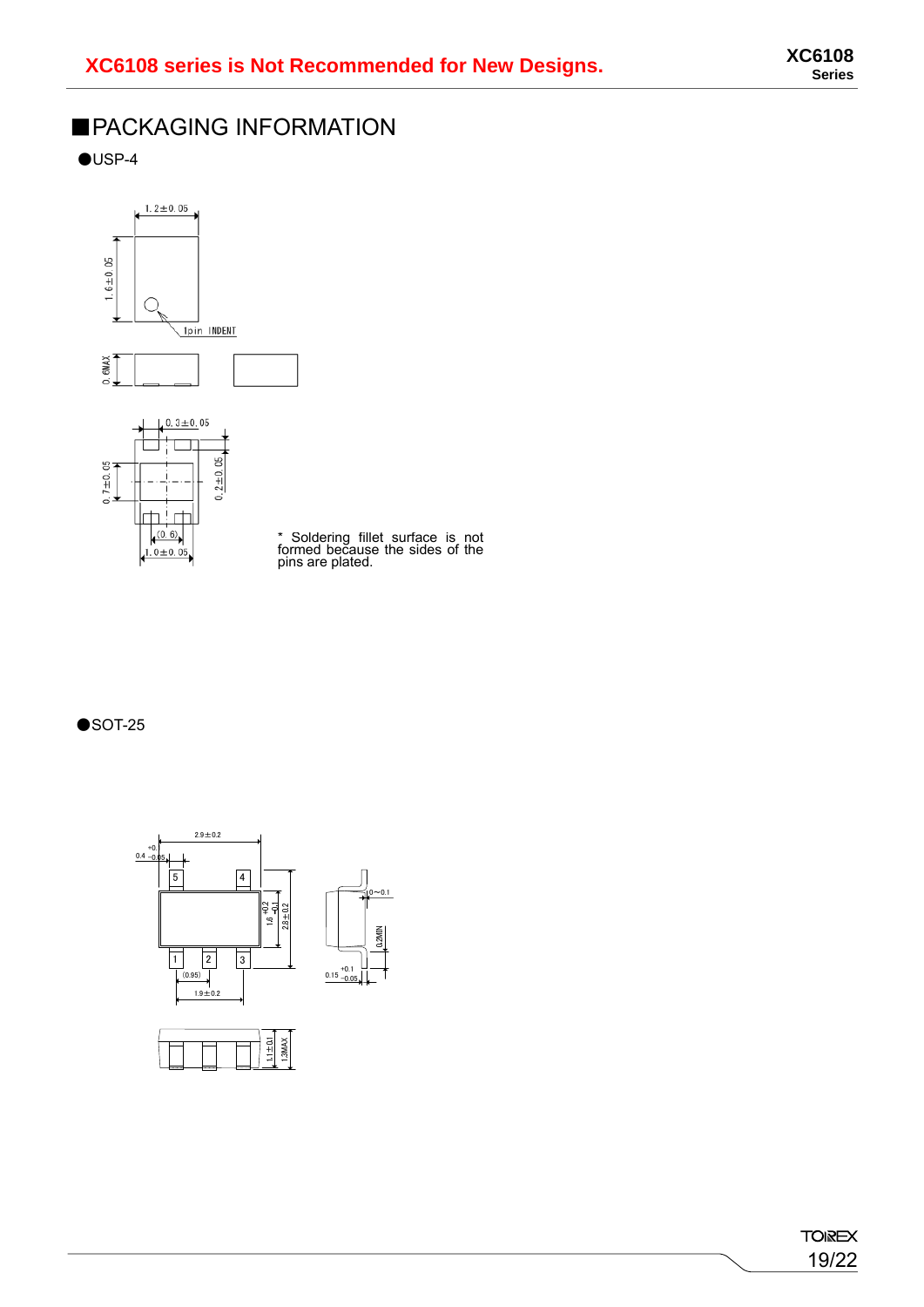### ■PACKAGING INFORMATION (Continued)

- 
- ●USP-4 Reference Pattern Layout ●USP-4 Reference Metal Mask Design



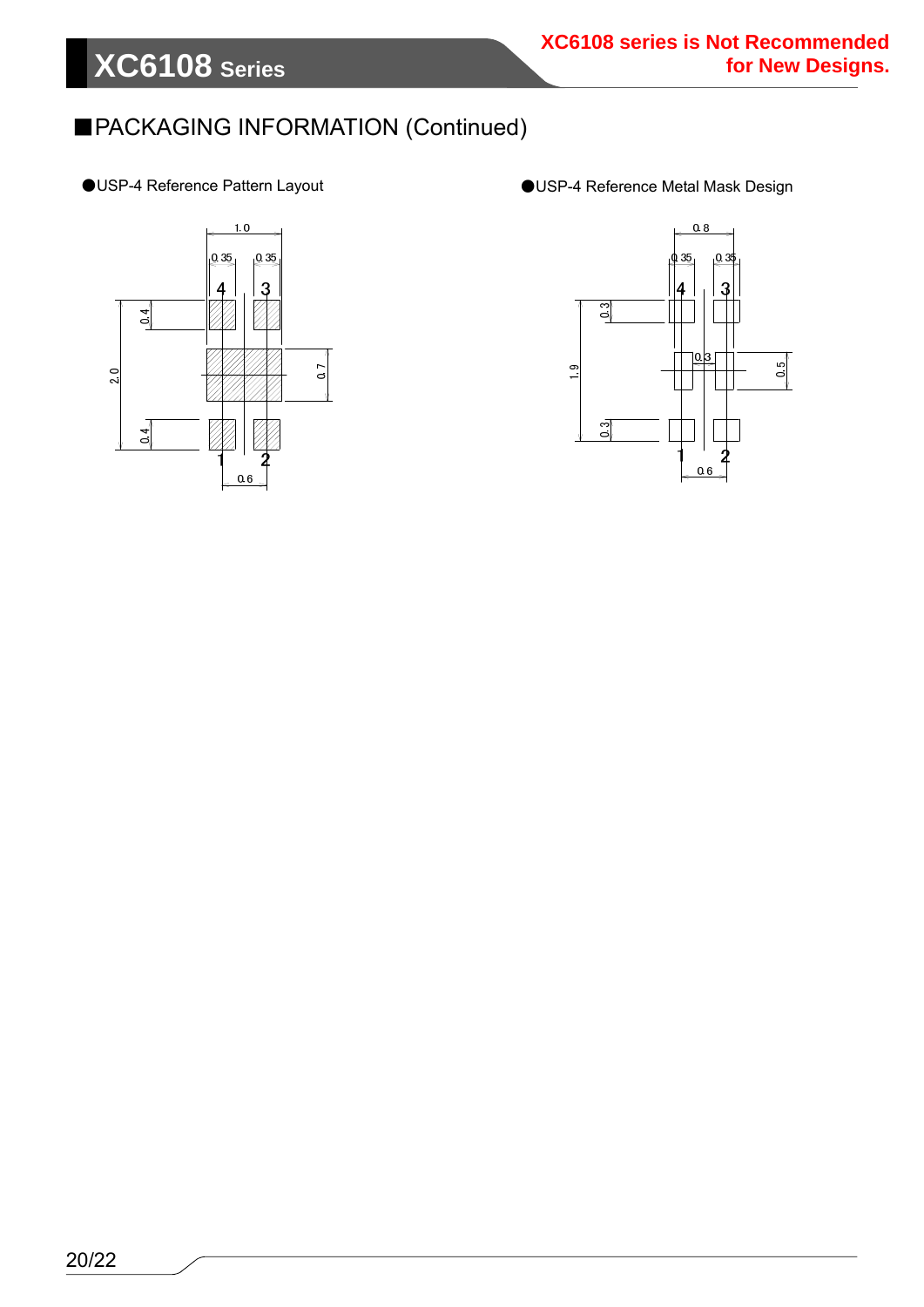### ■MARKING RULE

#### $\bullet$ SOT-25

#### ① represents output configuration and integer number of detect voltage

## ① ② ③ ④ <u>1</u> 12 13  $\begin{array}{|c|c|c|c|}\n\hline\n5 & 4 \\
\hline\n\end{array}$

SOT-25 (TOP VIEW)

| CIVIUS OUIDUI (AUDTUOU SEITES) |                    | <b>N-CH OPEN DIAIN OUIPUL (AGO IDON</b> |               |
|--------------------------------|--------------------|-----------------------------------------|---------------|
| <b>MARK</b>                    | <b>VOLTAGE (V)</b> | <b>MARK</b>                             | <b>VOLTAG</b> |
|                                |                    |                                         | 0.x           |
|                                |                    |                                         | 1.X           |
|                                | 2.x                | <b>IVI</b>                              | 2.x           |
|                                | 3.X                |                                         | 3.x           |
|                                | 4.X                |                                         | 4.x           |
|                                | 5.X                |                                         | 5.X           |

#### CMOS Output (XC6108C Series) N-ch Open Drain Output (XC6108N Series)

| <b>MARK</b> | <b>VOLTAGE (V)</b> | <b>MARK</b> | <b>VOLTAGE (V)</b> |
|-------------|--------------------|-------------|--------------------|
|             |                    |             |                    |
|             |                    |             |                    |
|             |                    | IV          |                    |
|             | ິ.                 |             | ◡.∧                |
|             | т.,                |             |                    |
|             | ◡.∧                |             |                    |

#### ② represents decimal number of detect voltage

(ex.)

| MARK | VOLTAGE (V) | <b>PRODUCT SERIES</b> |
|------|-------------|-----------------------|
|      | ∨ ?<br>۸. J | XC6108xx3xxx          |
|      |             | XC6108xx0xxx          |

③ represents options

| <b>MARK</b> | <b>OPTIONS</b>                                                                  | <b>PRODUCT SERIES</b> |
|-------------|---------------------------------------------------------------------------------|-----------------------|
| A           | Built-in delay capacitance pin with hysteresis 5% (TYP.)<br>(Standard)          | XC6108xxxAxx          |
| B           | Built-in delay capacitance pin with hysteresis less than 1%<br>(Standard)       | XC6108xxxBxx          |
| C           | No built-in delay capacitance pin with hysteresis 5% (TYP.)<br>(Semi-custom)    | XC6108xxxCxx          |
|             | No built-in delay capacitance pin with hysteresis less than 1%<br>(Semi-custom) | XC6108xxxDxx          |

④ represents production lot number

0 to 9, A to Z or inverted characters of 0 to 9, A to Z repeated. (G, I, J, O, Q, W excluded)

### $\bigcirc$ USP-4



#### ① represents output configuration and integer number of detect voltage

| <b>MARK</b> | <b>VOLTAGE (V)</b> |
|-------------|--------------------|
|             | 0.x                |
|             | 1.x                |
|             | 2.x                |
|             | 3.x                |
|             | 4.x                |
|             |                    |

CMOS Output (XC6108C Series) N-ch Open Drain Output (XC6108N Series)

| <b>MARK</b> | <b>VOLTAGE (V)</b> | <b>MARK</b> | VOLTAGE (V) |
|-------------|--------------------|-------------|-------------|
|             | U.J                |             |             |
|             |                    |             |             |
|             |                    |             |             |
|             |                    |             |             |
|             | т./                |             |             |
|             |                    |             |             |

 $\overset{(2)}{(ex)}$ represents decimal number of detect voltage

| <b>MARK</b> | <b>VOLTAGE (V)</b> | <b>PRODUCT SERIES</b> |
|-------------|--------------------|-----------------------|
|             | 8. J               | XC6108xx3xxx          |
|             |                    | XC6108xx0xxx          |
|             |                    |                       |

③ represents options

| <b>MARK</b> | <b>OPTIONS</b>                                                                  | <b>PRODUCT</b><br><b>SFRIFS</b> |
|-------------|---------------------------------------------------------------------------------|---------------------------------|
| A           | Built-in delay capacitance pin with hysteresis 5% (TYP.)<br>(Standard)          | XC6108xxxAxx                    |
| B           | Built-in delay capacitance pin with hysteresis less than 1%<br>(Standard)       | XC6108xxxBxx                    |
| C           | No built-in delay capacitance pin with hysteresis 5% (TYP.)<br>(Semi-custom)    | XC6108xxxCxx                    |
|             | No built-in delay capacitance pin with hysteresis less than 1%<br>(Semi-custom) | XC6108xxxDxx                    |

④ represents production lot number

0 to 9, A to Z repeated. (G, I, J, O, Q, W excluded) \*No character inversion used.